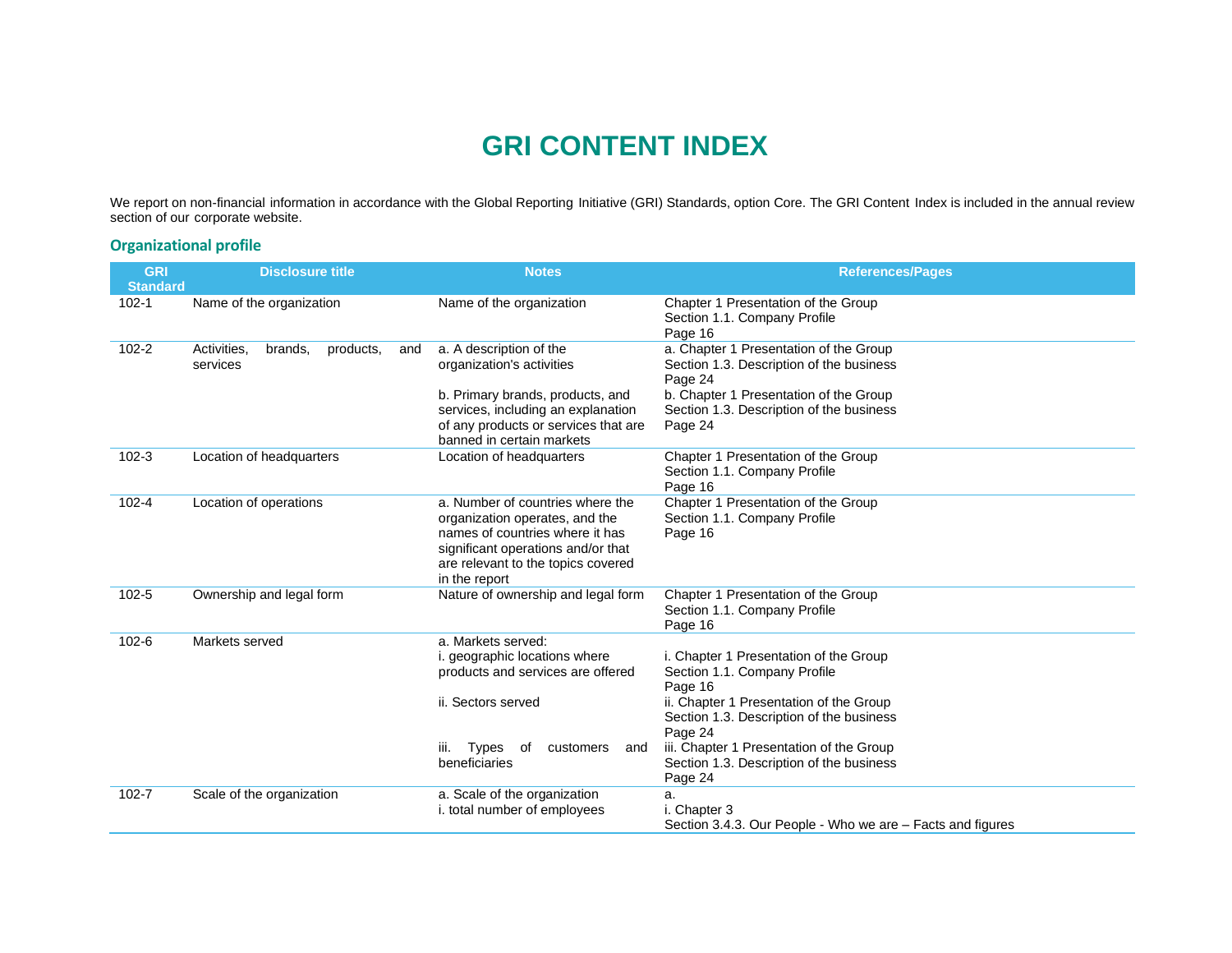|           |                                               |                                                                                                                                                                                                                                                                                                                                                                                                                                                                                                                                                                                                                                                                                                                                                                                                                                                      | Page 91                                                                                                                                                                                                                                                                                                                                                                                                                                                                                                                                                                                                    |
|-----------|-----------------------------------------------|------------------------------------------------------------------------------------------------------------------------------------------------------------------------------------------------------------------------------------------------------------------------------------------------------------------------------------------------------------------------------------------------------------------------------------------------------------------------------------------------------------------------------------------------------------------------------------------------------------------------------------------------------------------------------------------------------------------------------------------------------------------------------------------------------------------------------------------------------|------------------------------------------------------------------------------------------------------------------------------------------------------------------------------------------------------------------------------------------------------------------------------------------------------------------------------------------------------------------------------------------------------------------------------------------------------------------------------------------------------------------------------------------------------------------------------------------------------------|
|           |                                               | ii. Total number of operations                                                                                                                                                                                                                                                                                                                                                                                                                                                                                                                                                                                                                                                                                                                                                                                                                       | ii. Chapter 1 Presentation of the Group<br>Section 1.3. Description of the business                                                                                                                                                                                                                                                                                                                                                                                                                                                                                                                        |
|           |                                               | iii. Net sales                                                                                                                                                                                                                                                                                                                                                                                                                                                                                                                                                                                                                                                                                                                                                                                                                                       | Page 24<br>iii. Chapter 1 Presentation of the Group<br>Section 1.3. Description of the business - Strengths<br>Page 24                                                                                                                                                                                                                                                                                                                                                                                                                                                                                     |
|           |                                               | iv. Total capitalization (for private<br>sector organizations) broken down<br>in terms of debt and equity                                                                                                                                                                                                                                                                                                                                                                                                                                                                                                                                                                                                                                                                                                                                            | iv. Chapter 7 operating and financial review<br>Page 177                                                                                                                                                                                                                                                                                                                                                                                                                                                                                                                                                   |
|           |                                               | v. quantity of products or services<br>provided                                                                                                                                                                                                                                                                                                                                                                                                                                                                                                                                                                                                                                                                                                                                                                                                      | v. Chapter 1 Presentation of the Group<br>Section 1.3. Description of the business<br>Page 24                                                                                                                                                                                                                                                                                                                                                                                                                                                                                                              |
| $102 - 8$ | Information on employees and other<br>workers | a. Total number of employees by<br>employment contract (permanent<br>and temporary), by gender.<br>b. Total number of employees by<br>employment contract (permanent<br>and temporary), by region.<br>c. Total number of employees by<br>employment type (full-time and part-<br>time), by gender.<br>d. Whether a significant portion of<br>the organization's activities are<br>performed by workers who are not<br>employees.<br>lf<br>applicable,<br>a<br>description of the nature and scale<br>of work performed by workers who<br>are not employees.<br>e. Any significant variations in the<br>numbers reported in Disclosures<br>102-8-a, 102-8-b, and 102-8-c (such<br>as seasonal variations in the<br>tourism or agricultural industries).<br>f. An explanation of how the data<br>have been compiled, including any<br>assumptions made | a-f. Chapter 3 Presentation of the Group<br>Section 3.6.3. Our People - Who we are - Facts and figures<br>Page 91                                                                                                                                                                                                                                                                                                                                                                                                                                                                                          |
| 102-9     | Supply chain                                  | a. A description of the<br>organization's supply chain,<br>including its main elements as they<br>relate to the organization's<br>activities, primary brands, products,<br>and services                                                                                                                                                                                                                                                                                                                                                                                                                                                                                                                                                                                                                                                              | As a service organization, we have many suppliers that enable us to serve our<br>clients as optimal as possible. We have an internal procurement department<br>which is supported by the compliance department. This enables us to ensure<br>our independence.<br>The suppliers contracted with the support of Procurement are asked to sign<br>our Code of Conduct for Suppliers containing ESG criteria.<br>For more details, see Chapter 3 - Section 3.4.2.2. Our Partners - Maintain an<br>Ongoing Dialogue with Multi-Stakeholder Partnerships - Suppliers and<br>Subcontractors Ethical Supply Chain |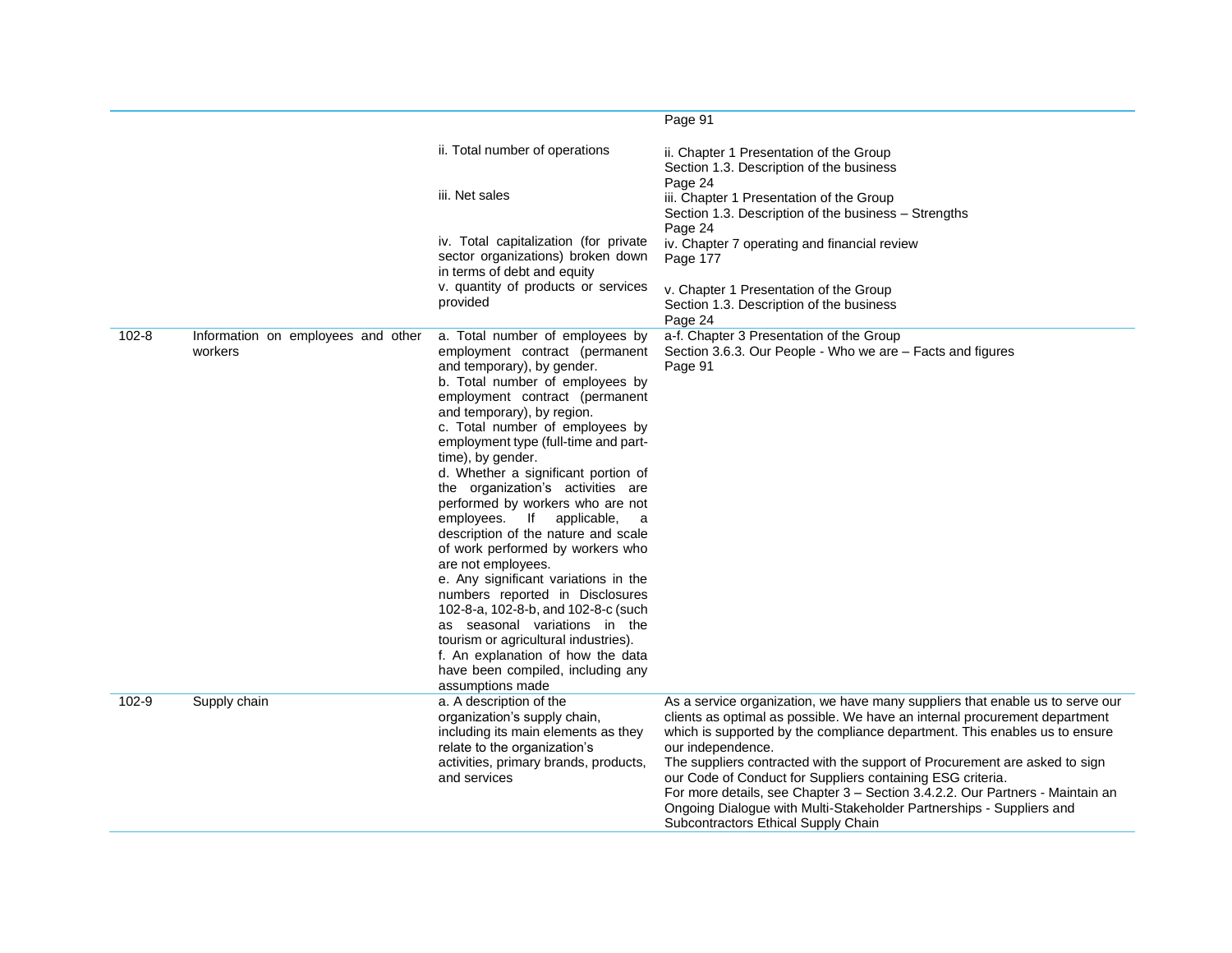|                 |                                                                 |                                                                                                                                                                                                | Page 89                                                                                                                                                                                                                                                                                                                                                                                                                                                                                                                                                                                                                                                                                                                              |
|-----------------|-----------------------------------------------------------------|------------------------------------------------------------------------------------------------------------------------------------------------------------------------------------------------|--------------------------------------------------------------------------------------------------------------------------------------------------------------------------------------------------------------------------------------------------------------------------------------------------------------------------------------------------------------------------------------------------------------------------------------------------------------------------------------------------------------------------------------------------------------------------------------------------------------------------------------------------------------------------------------------------------------------------------------|
| 102-10          | Significant changes to the organization<br>and its supply chain | a. Significant changes to the<br>organization's size,<br>structure, ownership, or supply<br>chain:                                                                                             | a.                                                                                                                                                                                                                                                                                                                                                                                                                                                                                                                                                                                                                                                                                                                                   |
|                 |                                                                 | i. Changes in the location of, or<br>changes in, operations, including<br>facility openings, closings, and<br>expansions.                                                                      | i. In 2021, Euronext N.V. pursued both its federal model and asset class<br>expansion with the transformational acquisition of 100% of the entire issued<br>share capital of London Stock Exchange Group Holdings Italia S.p.A., the<br>holding company of the Borsa Italiana Group. The Transaction, which was<br>completed on 29 April 2021, significantly enhances the scale of Euronext,<br>diversifies its business mix into new asset classes and strengthens its post-trade<br>activities.                                                                                                                                                                                                                                    |
|                 |                                                                 | ii. Changes in the share capital<br>other<br>structure<br>and<br>capital<br>formation,<br>maintenance,<br>and<br>alteration operations (for private<br>sector organizations).                  | ii. Following the completion of the acquisition of the Borsa Italiana Group on 29<br>April 2021, CDP Equity and Intesa Sanpaolo participated in a private placement<br>of Ordinary Shares to fund part of the purchase price of the transaction. Under<br>the private placement, CDP Equity and Intesa Sanpaolo subscribed for<br>5,600,000 Ordinary Shares and 1,000,000 Ordinary Shares, respectively. In<br>addition, on 13 May 2021, Euronext successfully completed the issuance of<br>30,506,294 ordinary shares through a rights off er launched on 29 April 2021.<br>The net proceeds from the private placement and the rights off er have been<br>used to partially refinance the acquisition of the Borsa Italiana Group. |
|                 |                                                                 | iii. Changes in the location of<br>suppliers, the structure of the supply<br>or relationships<br>chain,<br>with<br>suppliers, including selection and<br>termination                           | iii. No change                                                                                                                                                                                                                                                                                                                                                                                                                                                                                                                                                                                                                                                                                                                       |
| 102-11          | Precautionary Principle or approach                             | Whether<br>and<br>how<br>the<br>a.<br>organization<br>applies<br>the<br>Precautionary Principle or approach                                                                                    | Chapter 1 Presentation of the Group<br>Section 1.1. Company Profile<br>Page 16                                                                                                                                                                                                                                                                                                                                                                                                                                                                                                                                                                                                                                                       |
| 102-12          | <b>External initiatives</b>                                     | a. A list of externally-developed<br>economic, environmental and social<br>charters, principles, or other<br>initiatives to which the organization<br>subscribes, or which it endorses         | Chapter 3<br>Section 3.4.4. Our Society - 3.4.4.2. Educate and engage with local community<br>Page 102                                                                                                                                                                                                                                                                                                                                                                                                                                                                                                                                                                                                                               |
| 102-13          | Membership of associations                                      | a. A list of the main memberships of<br>industry or other associations, and<br>national or international advocacy<br>organization                                                              | Chapter 3<br>Section 3.4.2. Our Partners - - 3.4.2.2 Maintain an Ongoing Dialogue with<br>Multi-Stakeholder Partnerships - Sustainable finance Memberships<br>Page 90                                                                                                                                                                                                                                                                                                                                                                                                                                                                                                                                                                |
| <b>Strategy</b> |                                                                 |                                                                                                                                                                                                |                                                                                                                                                                                                                                                                                                                                                                                                                                                                                                                                                                                                                                                                                                                                      |
| $102 - 14$      | Statement from senior decision-maker                            | a. Statement from the most senior<br>decision-maker of the organization<br>(such as CEO, chair, or equivalent<br>senior position) about the relevance<br>of sustainability to the organization | Foreword - A message from our CEO and Chairman of the Managing Board<br>Page 2                                                                                                                                                                                                                                                                                                                                                                                                                                                                                                                                                                                                                                                       |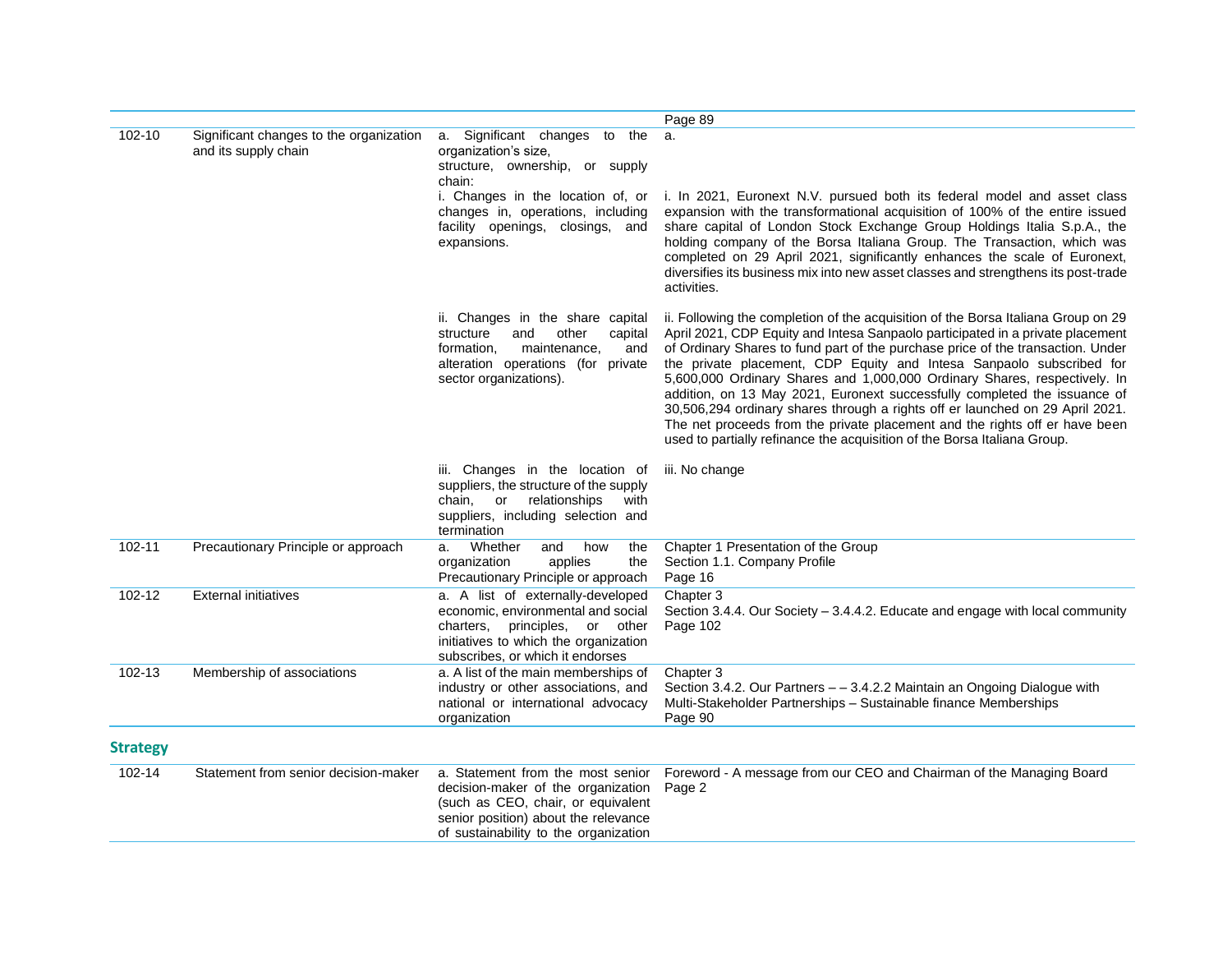|                             |                                       | addressing<br>and its strategy<br>for<br>sustainability                                                                               |                                                                                                                                                                                                                                                                                                                                                       |
|-----------------------------|---------------------------------------|---------------------------------------------------------------------------------------------------------------------------------------|-------------------------------------------------------------------------------------------------------------------------------------------------------------------------------------------------------------------------------------------------------------------------------------------------------------------------------------------------------|
| 102-15                      | Key impacts, risks, and opportunities | Description of its significant<br>a.<br>economic, environmental and social<br>impacts, and associated challenges<br>and opportunities | Chapter 2<br>Section 2.1. Risks factors<br>Page 52<br>Euronext recognises the importance of environmental, social and governance<br>"ESG") related risks. Based on our 2021 risk analysis, no material residual<br>(unmitigated) ESG core business risks have been identified as impacting the<br>operations, revenues and stakeholders of the Group. |
|                             |                                       |                                                                                                                                       | However Euronext has decided to annotate certain risk factors with a symbol<br>indicating those which have an ESG dimension and which have been identified<br>as such by the Group's external stakeholders in the materiality matrix (see page<br>9)                                                                                                  |
| <b>Ethics and integrity</b> |                                       |                                                                                                                                       |                                                                                                                                                                                                                                                                                                                                                       |

| 102-16 | Values, principles, standards, |  | and a. A description of the organization's Chapter 3 |                                                                            |
|--------|--------------------------------|--|------------------------------------------------------|----------------------------------------------------------------------------|
|        | norms of behavior              |  |                                                      | values, principles, standards, and section 3.1. Value creation by Euronext |
|        |                                |  | norms of behavior                                    | Page 72                                                                    |
|        |                                |  |                                                      | Description of Euronext's ESG mission and ambition                         |
|        |                                |  |                                                      | Page 73                                                                    |
|        |                                |  |                                                      |                                                                            |

#### **Governance**

| 102-18 | Governance structure | a. Governance structure of the a. Chapter 4 - Governance<br>organization, including committees<br>of the highest governance body.<br>Committees responsible for b. Chapter 3<br>b.<br>decision-making on economic, section 3.2. ESG Governance<br>environmental, and social topics | Section 4.2. Management structure<br>Page 113<br>page 75<br>Chapter 4 - Governance<br>Section 4.2. Management structure<br>Page 113 |
|--------|----------------------|------------------------------------------------------------------------------------------------------------------------------------------------------------------------------------------------------------------------------------------------------------------------------------|-------------------------------------------------------------------------------------------------------------------------------------|
|--------|----------------------|------------------------------------------------------------------------------------------------------------------------------------------------------------------------------------------------------------------------------------------------------------------------------------|-------------------------------------------------------------------------------------------------------------------------------------|

## **Stakeholder engagement**

| 102-40 | List of stakeholder groups       | a. A list of stakeholder groups<br>engaged by the organization                     | a. Chapter 3 – Section 3.1. Value creation of Euronext – Long term value for all<br>our stakeholders<br>Page 73<br>Chapter 3 - Section 3.4.2. Our Partners<br>Page 87 |
|--------|----------------------------------|------------------------------------------------------------------------------------|-----------------------------------------------------------------------------------------------------------------------------------------------------------------------|
| 102-41 | Collective bargaining agreements | a. Percentage of total employees<br>covered by collective bargaining<br>agreements | As of 31st December 2021, 70% of Euronext employees were covered by<br>collective bargaining agreements<br>See page 99                                                |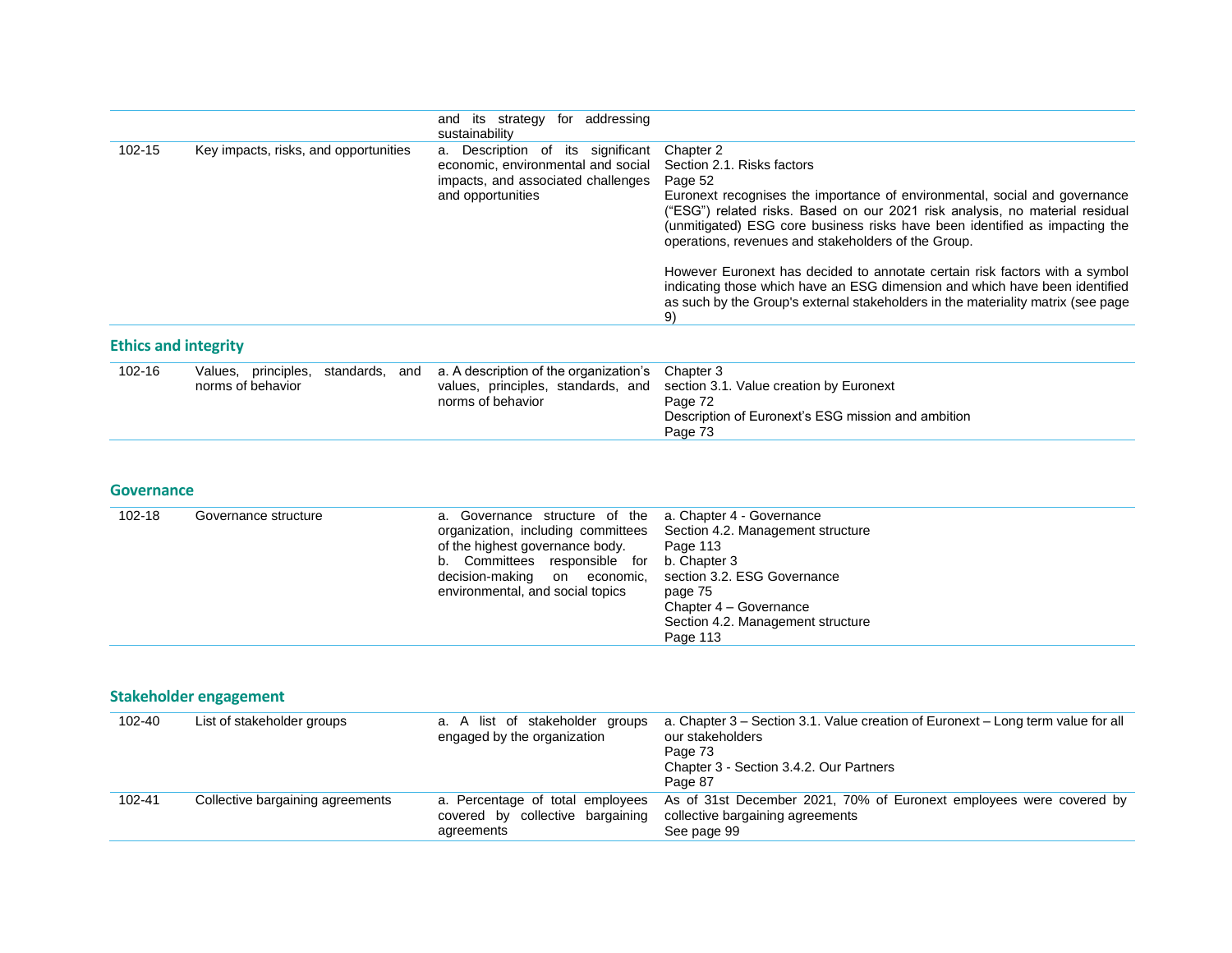| 102-42 | Identifying and selecting stakeholders | a. The basis for identifying and<br>selecting stakeholders with whom to<br>engage                                                                                                                                                                                                                                | a. Chapter 3 – Section 3.1. Value creation of Euronext – Long term value for all<br>our stakeholders<br>Page 73                                                                                                                                                                                                                                |
|--------|----------------------------------------|------------------------------------------------------------------------------------------------------------------------------------------------------------------------------------------------------------------------------------------------------------------------------------------------------------------|------------------------------------------------------------------------------------------------------------------------------------------------------------------------------------------------------------------------------------------------------------------------------------------------------------------------------------------------|
| 102-43 | Approach to stakeholder engagement     | a. The organization's approach to<br>stakeholder engagement, including<br>frequency of engagement by type<br>and by stakeholder group, and an<br>indication of whether any of the<br>undertaken<br>engagement<br>was<br>specifically as part of the report<br>preparation process                                | a. Euronext received feedback through workshops and interviews from a wide<br>selection of its stakeholders, especially investors, analysts and issuers, but also<br>employees and regulators, providing valuable insights<br>See Chapter 3 – Section 3.1. Value creation of Euronext – Long term value for<br>all our stakeholders<br>Page 73 |
| 102-44 | Key topics and concerns raised         | a. Key topics and concerns that a.<br>through<br>been<br>raised<br>have<br>stakeholder engagement, including:<br>how the organization has<br>responded to those key topics and<br>concerns, including through its<br>reporting:<br>ii. the stakeholder groups that raised<br>each of the key topics and concerns | i. See Chapter 3 – Section 3.1. Value creation of Euronext – Long term value for<br>all our stakeholders<br>Page 73<br>ii. See Materiality chart<br>Page 75                                                                                                                                                                                    |

# **Reporting Practices**

| 102-45 | Entities included in the consolidated<br>financial statements | a. A list of all entities included in the<br>organization's consolidated financial<br>statements<br>equivalent<br>or<br>documents. b. Whether any entity<br>included in the organization's<br>consolidated financial statements or<br>equivalent documents is not covered<br>by the report | Chapter 8 - Financial statements<br>Page 217                                                                                                                                 |
|--------|---------------------------------------------------------------|--------------------------------------------------------------------------------------------------------------------------------------------------------------------------------------------------------------------------------------------------------------------------------------------|------------------------------------------------------------------------------------------------------------------------------------------------------------------------------|
| 102-46 | Defining report content and<br>topic<br><b>Boundaries</b>     | defining the report content and the Page 223<br>topic Boundaries.<br>b. An explanation of how the<br>organization has implemented the<br><b>Reporting Principles</b> for defining<br>report content                                                                                        | a. An explanation of the process for a. b. Notes to the Consolidated Financial Statements                                                                                    |
| 102-47 | List of material topics                                       | a. A list of the material topics<br>identified in the process for defining<br>report content                                                                                                                                                                                               | a. See Chapter $3$ – Section 3.1. Value creation of Euronext – Long term value<br>for all our stakeholders<br>Page 73                                                        |
| 102-48 | Restatements of information                                   | a. The effect of any restatements of<br>information given in previous<br>reports, and the reasons for such<br>restatements                                                                                                                                                                 | a. To allow comparison, the results of the 2020 carbon footprint have been<br>restated including Borsa Italiana<br>See Chapter 3<br>Section 3.5, Our Environment<br>Page 104 |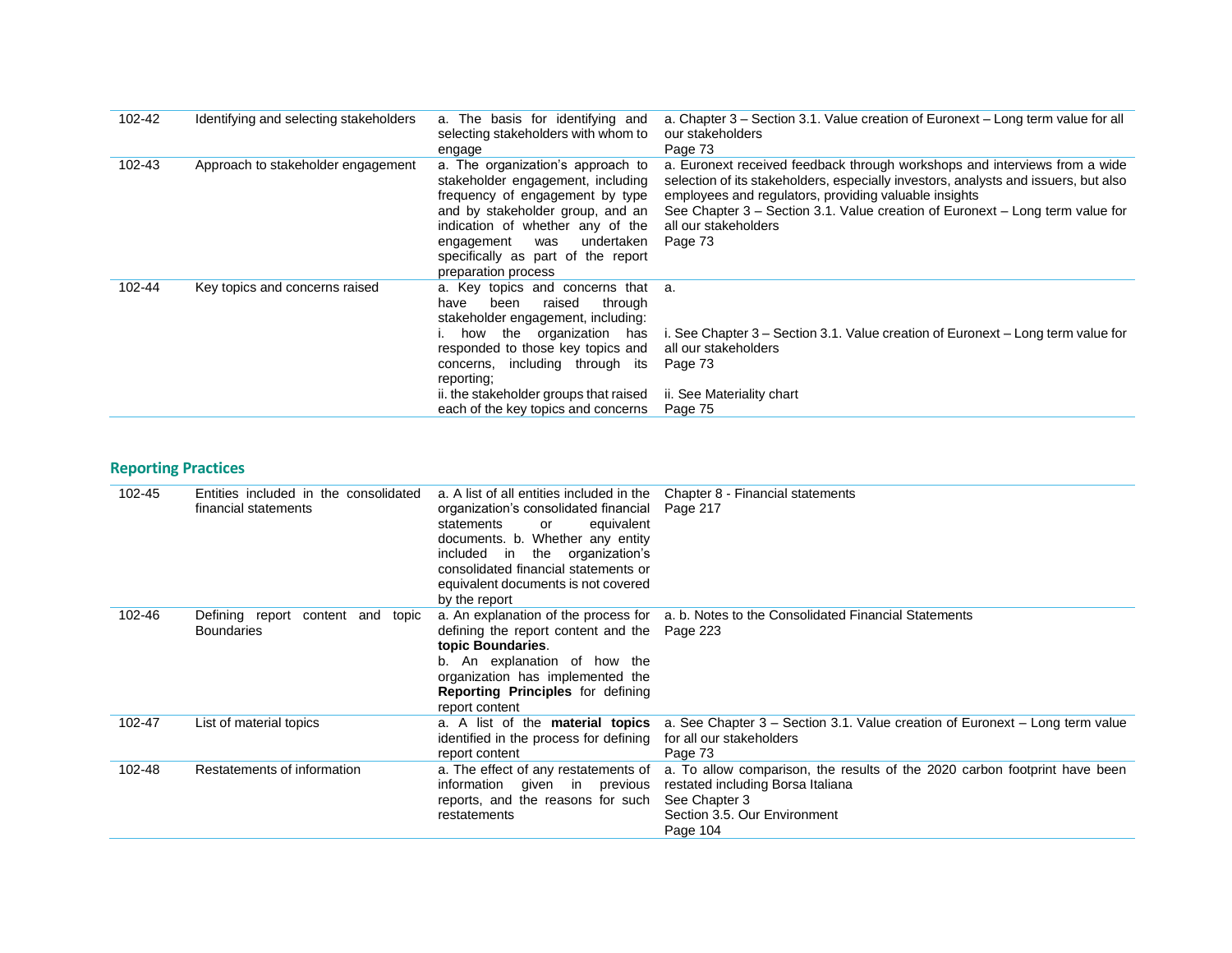| 102-49 | Changes in reporting                                        | reporting periods in the list of<br>material<br>topics<br>and<br>topic<br><b>Boundaries</b>                                                                                                                                                                                                                                                                                                                                                                                                                                                                    | a. Significant changes from previous There is no change in the list of material topics or topic boundaries.<br>See Chapter 3 – Section 3.1. Value creation of Euronext – Long term value for<br>all our stakeholders<br>Page 73                              |
|--------|-------------------------------------------------------------|----------------------------------------------------------------------------------------------------------------------------------------------------------------------------------------------------------------------------------------------------------------------------------------------------------------------------------------------------------------------------------------------------------------------------------------------------------------------------------------------------------------------------------------------------------------|--------------------------------------------------------------------------------------------------------------------------------------------------------------------------------------------------------------------------------------------------------------|
| 102-50 | Reporting period                                            | a. Reporting period<br>for the<br>information provided                                                                                                                                                                                                                                                                                                                                                                                                                                                                                                         | Fiscal year from 1 <sup>st</sup> January 2021 until 31 <sup>st</sup> December 2021                                                                                                                                                                           |
| 102-51 | Date of most recent report                                  | a. If applicable, the date of the most<br>recent previous report.                                                                                                                                                                                                                                                                                                                                                                                                                                                                                              | Registration document 2020                                                                                                                                                                                                                                   |
| 102-52 | Reporting cycle                                             | a. Reporting cycle                                                                                                                                                                                                                                                                                                                                                                                                                                                                                                                                             | Yearly                                                                                                                                                                                                                                                       |
| 102-53 | Contact point for questions regarding<br>the report         | a. The contact point for questions<br>regarding the report or its contents                                                                                                                                                                                                                                                                                                                                                                                                                                                                                     | The contact point for questions regarding the report or its contents is<br>ir@euronext.com                                                                                                                                                                   |
| 102-54 | Claims of reporting in accordance with<br>the GRI Standards | a. The claim made<br>by the<br>organization, if it has prepared a<br>report in accordance with the GRI<br>Standards                                                                                                                                                                                                                                                                                                                                                                                                                                            | a. This report has been prepared in accordance with the GRI (core option).<br>See Chapter 3 – Section 3.1. Value creation of Euronext – Long term value for<br>all our stakeholders<br>Page 73<br>See Chapter 3 - Section 3.3. Relevant Standards<br>Page 76 |
| 102-55 | <b>GRI</b> content index                                    | a. The GRI content index, which<br>specifies each of the GRI Standards<br>used and lists all disclosures<br>included in the report.<br>b. For each disclosure, the content<br>index shall include:<br>i. the number of the disclosure (for<br>disclosures covered by the GRI<br>Standards);<br>ii. the page number(s) or URL(s)<br>where the information can be found.<br>either within the report or in other<br>published materials:<br>if applicable,<br>and where<br>permitted, the reason(s) for omission<br>when a required disclosure cannot<br>be made | a. b. The GRI content index specifies each of the GRI Standards used and lists<br>all disclosures included in the report.<br>The GRI Index may be found on the Euronext website                                                                              |

# **Management approach**

## **Materiality and Boundaries (103-1)**

| An explanation of why the topic is material |                         |                        |                          |                            |  |  |  |
|---------------------------------------------|-------------------------|------------------------|--------------------------|----------------------------|--|--|--|
| <b>Markets</b>                              | <b>Partners</b>         | People                 | Environment              | Society                    |  |  |  |
| As an operator of                           | As a stock exchange     | Euronext promotes an   | Conscious<br>the<br>οf   | As<br>company,<br>a        |  |  |  |
| Euronext<br>markets.                        | Euronext has always     | environment<br>that    | challenges linked<br>to  | Euronext commit to the     |  |  |  |
| drives investment in                        | played a key role in    | encourages             | climate change, to the   | highest ethical and legal  |  |  |  |
| innovative,                                 | bringing stakeholders   | collaborative<br>work. | to reduce<br>need<br>its | standards<br>of<br>conduct |  |  |  |
| sustainable                                 | and<br>together.<br>now | learning<br>and        | areenhouse<br>gas        | stock<br>and.<br>as<br>a   |  |  |  |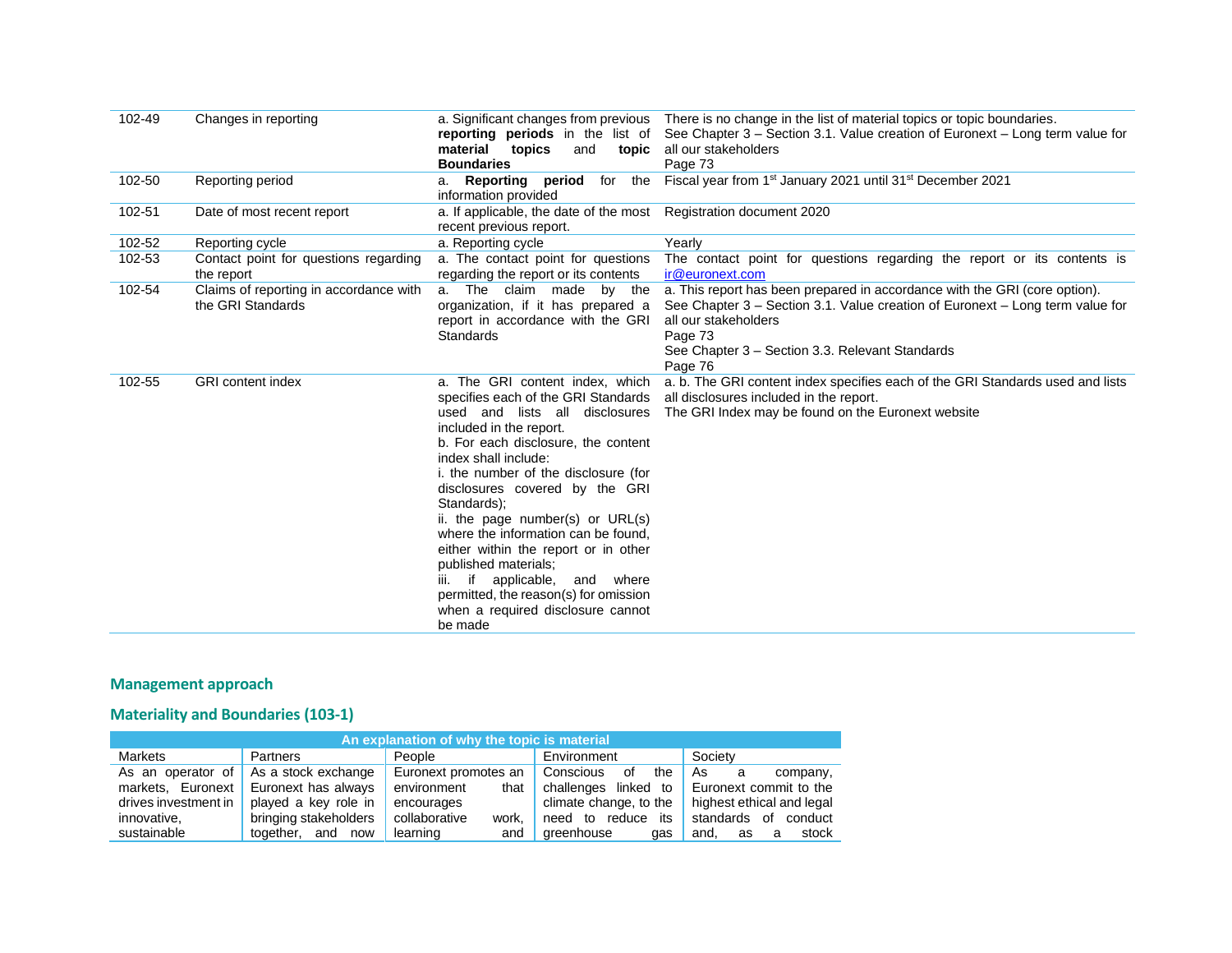| and<br>products            | more than ever they     | innovation<br>allowing | emissions<br>and<br>to  | exchange, Euronext is     |
|----------------------------|-------------------------|------------------------|-------------------------|---------------------------|
| services<br>through        | will be pivotal players | each<br>employee<br>to | natural<br>manage       | committed to making a     |
| and<br>secure              | in achieving global     | shape his/her future   | prudently<br>resources  | positive impact on its    |
| transparent                | efforts                 | and the future of the  | sparingly,<br>and       | global<br>local<br>and    |
| in<br>markets,             |                         | Company                | Euronext<br>has         | communities<br>and will   |
| continuous                 |                         |                        | launched<br>its<br>new  | focus<br>community        |
| collaboration<br>with      |                         |                        | strategic plan "Growth  | activities on two topics: |
| financial<br>the           |                         |                        | for Impact 2024". This  | Financial Literacy and    |
| community with a           |                         |                        | sustainability<br>new   | <b>Blue Finance</b>       |
| blue<br>focus<br><b>on</b> |                         |                        | strategy focuses on     |                           |
| and<br>economy             |                         |                        | climate<br>accelerating |                           |
| climate change             |                         |                        | action both in the      |                           |
|                            |                         |                        | Euronext operations     |                           |
|                            |                         |                        | and through the role it |                           |
|                            |                         |                        | plays in empowering     |                           |
|                            |                         |                        | sustainable<br>finance  |                           |
|                            |                         |                        | across all its markets. |                           |

# **Management approach (103-2)**

| An explanation of how the organization manages the topic |                                                       |                                                        |                                                                 |                                                             |
|----------------------------------------------------------|-------------------------------------------------------|--------------------------------------------------------|-----------------------------------------------------------------|-------------------------------------------------------------|
| Markets                                                  | Partners                                              | People                                                 | Environment                                                     | Society                                                     |
| Chapter 3 - Section<br>3.4.1. Our markets<br>Page 78     | Chapter 3 - Section<br>3.4.2. Our Partners<br>Page 87 | Chapter 3<br>- Section<br>3.4.3. Our People<br>Page 91 | Chapter 3 - Section<br>3.4.5.<br>Our<br>Environment<br>Page 104 | Chapter 3 - Section 3.4.4.<br><b>Our Society</b><br>Page 99 |

| A statement of the purpose of the management approach |                                                       |                                                     |                                                                 |                                                             |
|-------------------------------------------------------|-------------------------------------------------------|-----------------------------------------------------|-----------------------------------------------------------------|-------------------------------------------------------------|
| <b>Markets</b>                                        | Partners                                              | People                                              | Environment                                                     | Society                                                     |
| Chapter 3 - Section<br>3.4.1. Our markets<br>Page 78  | Chapter 3 - Section<br>3.4.2. Our Partners<br>Page 87 | Chapter 3 - Section<br>3.4.3. Our People<br>Page 91 | Chapter 3 - Section<br>3.4.5.<br>Our<br>Environment<br>Page 104 | Chapter 3 - Section 3.4.4.<br><b>Our Society</b><br>Page 99 |

| A description of it, if the management approach includes Policies |                                                       |                                                     |                                                                 |                                                             |
|-------------------------------------------------------------------|-------------------------------------------------------|-----------------------------------------------------|-----------------------------------------------------------------|-------------------------------------------------------------|
| <b>Markets</b>                                                    | <b>Partners</b>                                       | People                                              | Environment                                                     | Society                                                     |
| Chapter 3 - Section<br>3.4.1. Our markets<br>Page 78              | Chapter 3 - Section<br>3.4.2. Our Partners<br>Page 87 | Chapter 3 - Section<br>3.4.3. Our People<br>Page 91 | Chapter 3 - Section<br>3.4.5.<br>Our<br>Environment<br>Page 104 | Chapter 3 - Section 3.4.4.<br><b>Our Society</b><br>Page 99 |

**A description of it, if the management approach includes Commitments**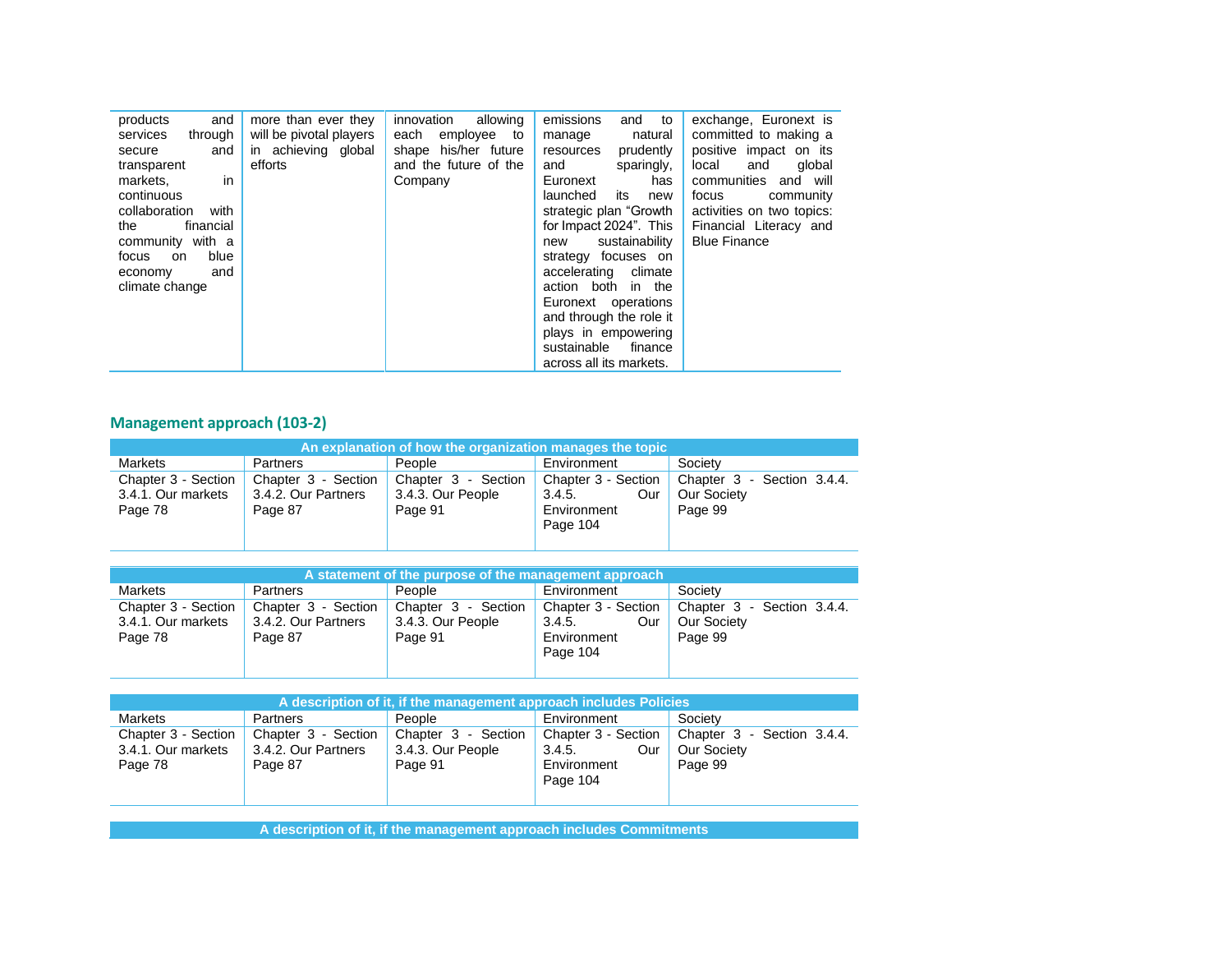| <b>Markets</b>                            | <b>Partners</b>                            | People                                   | Environment                          | Society                                   |
|-------------------------------------------|--------------------------------------------|------------------------------------------|--------------------------------------|-------------------------------------------|
| Chapter 3 - Section<br>3.4.1. Our markets | Chapter 3 - Section<br>3.4.2. Our Partners | Chapter 3 - Section<br>3.4.3. Our People | Chapter 3 - Section<br>Our<br>3.4.5. | Chapter 3 - Section 3.4.4.<br>Our Society |
| Page 78                                   | Page 87                                    | Page 91                                  | Environment<br>Page 104              | Page 99                                   |

|                |           | A description of it, if the management approach includes Goals and targets |                                           |           |
|----------------|-----------|----------------------------------------------------------------------------|-------------------------------------------|-----------|
| <b>Markets</b> | Partners  | People                                                                     | Environment                               | Society   |
| No target      | No target | No target                                                                  | Euronext<br>has                           | No target |
|                |           |                                                                            | committed to setting                      |           |
|                |           |                                                                            | science-based                             |           |
|                |           |                                                                            | quantitative climate                      |           |
|                |           |                                                                            | targets by signing                        |           |
|                |           |                                                                            | "Business<br>the                          |           |
|                |           |                                                                            | Ambition for 1.5°C",                      |           |
|                |           |                                                                            | a campaign led by                         |           |
|                |           |                                                                            | the SBT initiative:                       |           |
|                |           |                                                                            | 1.<br>By<br>2030,                         |           |
|                |           |                                                                            | Euronext will reduce                      |           |
|                |           |                                                                            | its absolute Scope                        |           |
|                |           |                                                                            | 1, and<br>market-                         |           |
|                |           |                                                                            | based Scope<br>$\overline{\phantom{0}}^2$ |           |
|                |           |                                                                            | emissions<br>by at                        |           |
|                |           |                                                                            | 42%<br>least                              |           |
|                |           |                                                                            | compared to 2020                          |           |
|                |           |                                                                            | By<br>2.<br>2030,                         |           |
|                |           |                                                                            | Euronext will reduce                      |           |
|                |           |                                                                            | its scope 3 travel                        |           |
|                |           |                                                                            | emissions<br>by at                        |           |
|                |           |                                                                            | 46.2%<br>least                            |           |
|                |           |                                                                            | compared to 2019                          |           |
|                |           |                                                                            | 3.<br>2027,<br>By                         |           |
|                |           |                                                                            | suppliers                                 |           |
|                |           |                                                                            | responsible for 2/3<br>of                 |           |
|                |           |                                                                            | Euronext                                  |           |
|                |           |                                                                            | emissions will have                       |           |
|                |           |                                                                            | targets<br>set<br>on                      |           |
|                |           |                                                                            | Scope 1 and Scope<br>2 emissions aligned  |           |
|                |           |                                                                            | with the science-                         |           |
|                |           |                                                                            | based                                     |           |
|                |           |                                                                            | targets                                   |           |
|                |           |                                                                            | methodology                               |           |

| A description of it, if the management approach includes Responsibilities |          |        |             |         |
|---------------------------------------------------------------------------|----------|--------|-------------|---------|
| Markets                                                                   | Partners | People | Environment | Society |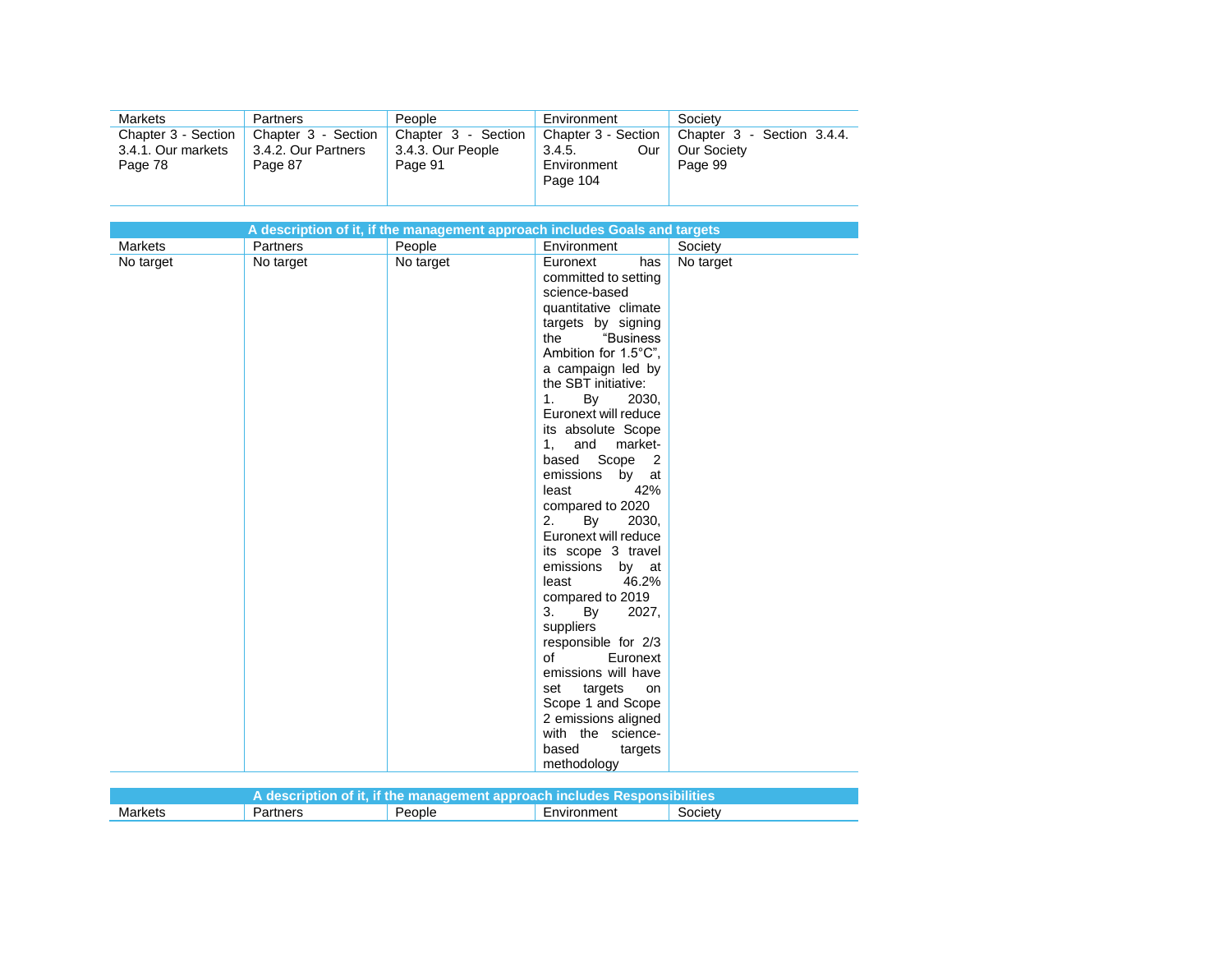| With the help of a<br>appointed<br>newly<br>of<br>Group<br>Head<br>ESG, the General<br>Counsel, part of the<br>Group's extended<br>Managing Board, is<br>charge<br>οf<br>in.<br>coordinating ESG at<br>the Group level                                                                                                                               | With the help of a<br>appointed<br>newly<br>Head of Group ESG,<br>the General Counsel,<br>part of the Group's<br>extended Managing<br>Board, is in charge of<br>coordinating ESG at<br>the Group level                                                                                                                                 | With the help of a<br>newly appointed Head<br>of Group ESG, the<br>General Counsel, part<br>the<br>Group's<br>of<br>extended<br>Managing<br>Board, is in charge of<br>coordinating ESG at<br>the Group level                                                                                                                                    | With the help of a<br>newly<br>appointed<br>Group<br>of<br>Head<br>ESG, the General<br>Counsel, part of the<br>Group's<br>extended<br>Managing Board, is<br>charge<br>in.<br>οf<br>coordinating ESG at<br>the Group level                                                                                                                                                     | With the help of a newly<br>appointed Head of Group<br>ESG, the General Counsel,<br>part of the Group's extended<br>Managing Board, is in charge<br>of coordinating ESG at the<br>Group level                                                                                                                        |
|------------------------------------------------------------------------------------------------------------------------------------------------------------------------------------------------------------------------------------------------------------------------------------------------------------------------------------------------------|----------------------------------------------------------------------------------------------------------------------------------------------------------------------------------------------------------------------------------------------------------------------------------------------------------------------------------------|-------------------------------------------------------------------------------------------------------------------------------------------------------------------------------------------------------------------------------------------------------------------------------------------------------------------------------------------------|-------------------------------------------------------------------------------------------------------------------------------------------------------------------------------------------------------------------------------------------------------------------------------------------------------------------------------------------------------------------------------|----------------------------------------------------------------------------------------------------------------------------------------------------------------------------------------------------------------------------------------------------------------------------------------------------------------------|
| The 2021 targets for<br>STI consist of the<br>following<br>two<br>objectives for the<br>Group CEO and the<br>other members of<br>Managing<br>the<br>Board:<br>achievement of<br>M&A Strategy<br>and Integration<br>milestones:<br>deployment<br>and<br>implementation<br><b>ESG</b><br>of<br>roadmap<br>and<br><b>ESG</b><br>initial<br>initiatives. | The 2021 targets for<br>STI consist of the<br>following<br>two<br>objectives for<br>the<br>Group CEO and the<br>other members of the<br>Managing Board:<br>achievement of<br>M&A<br>Strategy<br>Integration<br>and<br>milestones;<br>deployment and<br>$\bullet$<br>implementation<br>of ESG roadmap<br>and initial ESG<br>initiatives | The 2021 targets for<br>STI<br>consist of the<br>following<br>two<br>the<br>objectives<br>for<br>Group CEO and the<br>other members of the<br>Managing Board:<br>achievement<br>of<br>M&A<br>Strategy<br>Integration<br>and<br>milestones:<br>deployment and<br>$\bullet$<br>implementation<br>of ESG roadmap<br>and initial ESG<br>initiatives | The 2021 targets for<br>STI consist of the<br>following<br>two<br>objectives for the<br>Group CEO and the<br>other members of<br>the<br>Managing<br>Board:<br>achievement of<br>$\bullet$<br>M&A Strategy<br>and Integration<br>milestones;<br>deployment<br>$\bullet$<br>and<br>implementation<br><b>ESG</b><br>of<br>roadmap<br>and<br><b>ESG</b><br>initial<br>initiatives | The 2021 targets for STI<br>consist of the following two<br>objectives for the Group CEO<br>and the other members of the<br>Managing Board:<br>of M&A<br>achievement<br>Strategy and Integration<br>milestones:<br>deployment<br>$\bullet$<br>and<br>implementation of ESG<br>roadmap and initial ESG<br>initiatives |

| A description of it, if the management approach includes Specific actions, such as processes, projects, programs<br>and initiatives |                                                       |                                                     |                                                                 |                                                      |
|-------------------------------------------------------------------------------------------------------------------------------------|-------------------------------------------------------|-----------------------------------------------------|-----------------------------------------------------------------|------------------------------------------------------|
| <b>Markets</b>                                                                                                                      | Partners                                              | People                                              | Environment                                                     | Society                                              |
| Chapter 3 - Section<br>3.4.1. Our markets<br>Page 78                                                                                | Chapter 3 - Section<br>3.4.2. Our Partners<br>Page 87 | Chapter 3 - Section<br>3.4.3. Our People<br>Page 91 | Chapter 3 - Section<br>3.4.5.<br>Our<br>Environment<br>Page 104 | Chapter 3 - Section 3.4.4.<br>Our Society<br>Page 99 |

# **Evaluation of the management approach**

| An explanation of how the organization evaluates the management approach, including the mechanisms for |          |        |             |         |
|--------------------------------------------------------------------------------------------------------|----------|--------|-------------|---------|
| $\,$ evaluating the effectiveness of the management approach $^\prime$                                 |          |        |             |         |
| Markets                                                                                                | Partners | People | Environment | Society |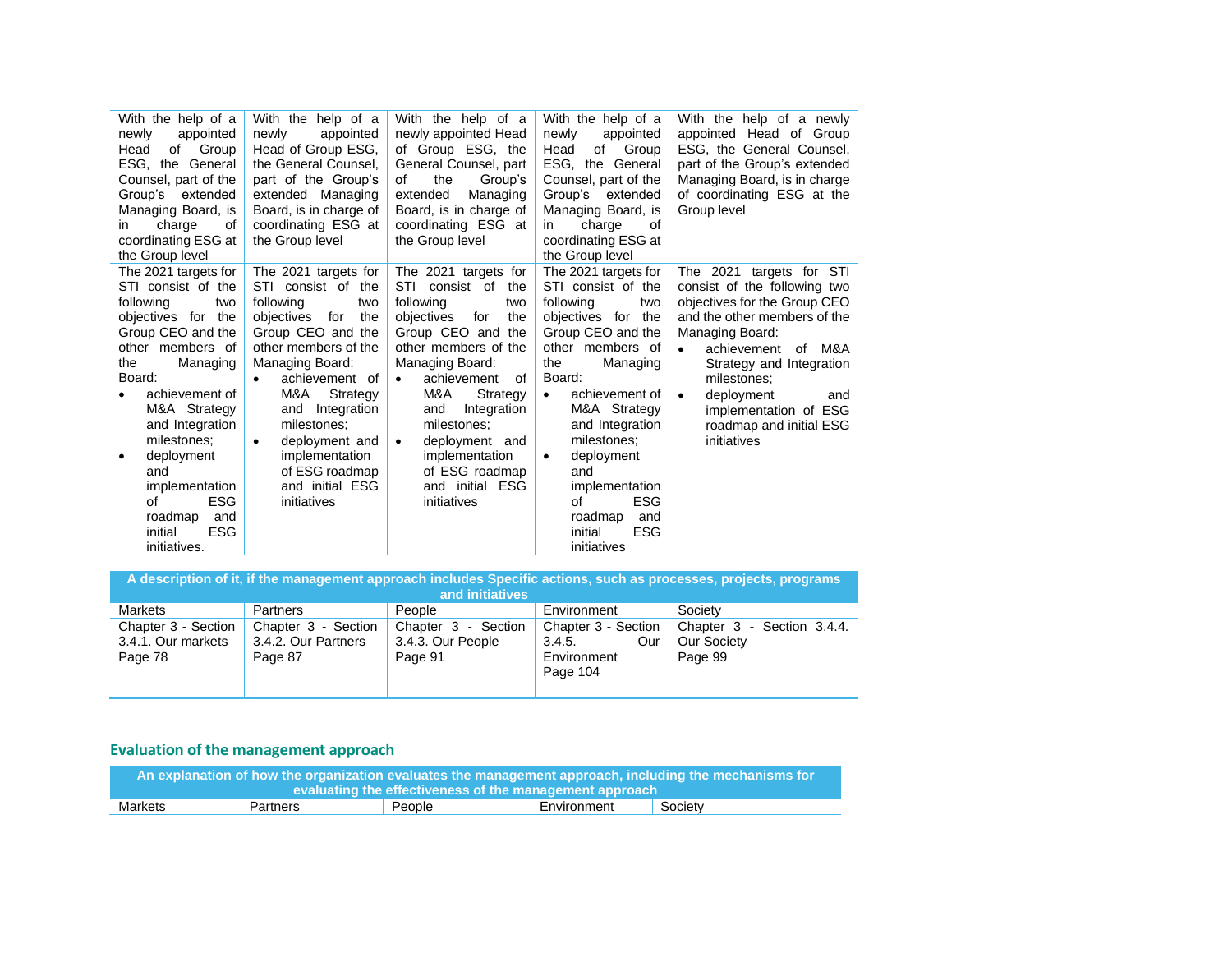| ESG<br>The<br>team     | All ESG initiatives are | All ESG initiatives are | All ESG initiatives All ESG | initiatives<br>are                             |
|------------------------|-------------------------|-------------------------|-----------------------------|------------------------------------------------|
| works in<br>close      | by<br>the<br>captured   | captured<br>by the      |                             | are captured by captured by the Strategic      |
| cooperation<br>with    | Plan<br>Strategic       | Plan<br>Strategic       |                             | the Strategic Plan Plan Transformation Office, |
| the business to        | Transformation          | Transformation Office,  | Transformation              | which monitors the progress                    |
| develop<br>new         | Office,<br>which        | which monitors the      | Office,                     | which of the whole strategic plan of           |
| initiatives<br>aligned | monitors<br>the         | progress of the whole   | monitors                    | the the group, reports regularly               |
| with the Group         | progress of the whole   | strategic plan of the   |                             | progress of the on these progresses to the     |
| Strategic Plan, and    | strategic plan of the   | reports<br>group,       | whole                       | strategic Managing Board and the               |
| with<br>the            | group, reports          | regularly on these      |                             | plan of the group, Supervisory Board and, in   |
| communication and      | regularly on these      | progresses to the       | reports                     | regularly this context, has regular            |
| relations<br>investor  | progresses to the       | Managing Board and      | on                          | these update meetings with the                 |
| teams                  | Managing Board and      | the Supervisory Board   |                             | progresses to the General Counsel and the      |
|                        | Supervisory<br>the      | and, in this context,   | Managing Board ESG team     |                                                |
|                        | Board and, in this      | has regular update      | and<br>the                  |                                                |
|                        | context, has regular    | meetings with the       | Supervisory Board           |                                                |
|                        | update meetings with    | General Counsel and     | this<br>and,<br>in          |                                                |
|                        | the General Counsel     | the ESG team            | hasl<br>context,            |                                                |
|                        | and the ESG team        |                         | update<br>regular           |                                                |
|                        |                         |                         | meetings with the           |                                                |
|                        |                         |                         | General Counsell            |                                                |
|                        |                         |                         | and the ESG team            |                                                |

| An explanation of how the organization evaluates the management approach, including the results of the<br>evaluation of the management approach |                                                                                                                                |                                                                                                                                             |                                                                                                                                   |                                                                                                                        |  |
|-------------------------------------------------------------------------------------------------------------------------------------------------|--------------------------------------------------------------------------------------------------------------------------------|---------------------------------------------------------------------------------------------------------------------------------------------|-----------------------------------------------------------------------------------------------------------------------------------|------------------------------------------------------------------------------------------------------------------------|--|
| <b>Markets</b>                                                                                                                                  | <b>Partners</b>                                                                                                                | People                                                                                                                                      | Environment                                                                                                                       | Society                                                                                                                |  |
| See Chapter $3 -$<br>Section 3.1. Value<br>creation<br>οf<br>Euronext<br>– Lona<br>term value for all<br>our stakeholders<br>Page 73            | See Chapter $3 -$<br>Section 3.1.<br>Value<br>creation of Euronext<br>- Long term value for<br>all our stakeholders<br>Page 73 | Chapter<br>See<br>$-$<br>- 3<br>Value<br>Section 3.1.<br>creation of Euronext $-$<br>Long term value for all<br>our stakeholders<br>Page 73 | See Chapter $3 -$<br>Section<br>3.1.<br>Value creation of<br>Euronext - Long<br>term value for all<br>our stakeholders<br>Page 73 | See Chapter 3 - Section 3.1.<br>Value creation of Euronext -<br>Long term value for all our<br>stakeholders<br>Page 73 |  |

**An explanation of how the organization evaluates the management approach, including any related adjustments** 

| to the management approach                                                                                                                                                                                                                     |                                                                                                                                   |                                                                  |                                                                                               |                                                                                                                                                                                                                   |  |
|------------------------------------------------------------------------------------------------------------------------------------------------------------------------------------------------------------------------------------------------|-----------------------------------------------------------------------------------------------------------------------------------|------------------------------------------------------------------|-----------------------------------------------------------------------------------------------|-------------------------------------------------------------------------------------------------------------------------------------------------------------------------------------------------------------------|--|
| <b>Markets</b>                                                                                                                                                                                                                                 | <b>Partners</b>                                                                                                                   | People                                                           | Environment                                                                                   | Society                                                                                                                                                                                                           |  |
| n°3<br>KPI<br>n°1<br>to<br>related<br>the<br>to<br>organisation<br>of<br>fair.<br>trusted,<br>transparent<br>and<br>orderly<br>markets.<br>page 78<br>KPI<br>KPI<br>$n^{\circ}4$<br>consisting<br>οf<br>the<br>calculating<br>0f<br>percentage | KPI n°5 and 6 related<br>to the NPS and to the<br>number of suppliers<br>signing the Code of<br>conduct for suppliers.<br>page 89 | KPI n°7 on the number<br>of woman at the SLT<br>level<br>Page 97 | $KPI$ n°11<br>on the<br>carbon<br>footprint<br>reduction and use<br>of<br>energy, page<br>104 | KPI n°8 on the use of the<br>whistleblowing mechanism<br>Page 101<br>$KPI$ n <sup>o</sup> 9 and<br>- 10<br>on the<br>percentage of training in<br>GDPR for new joiners, and<br>personal data breaches<br>Page 101 |  |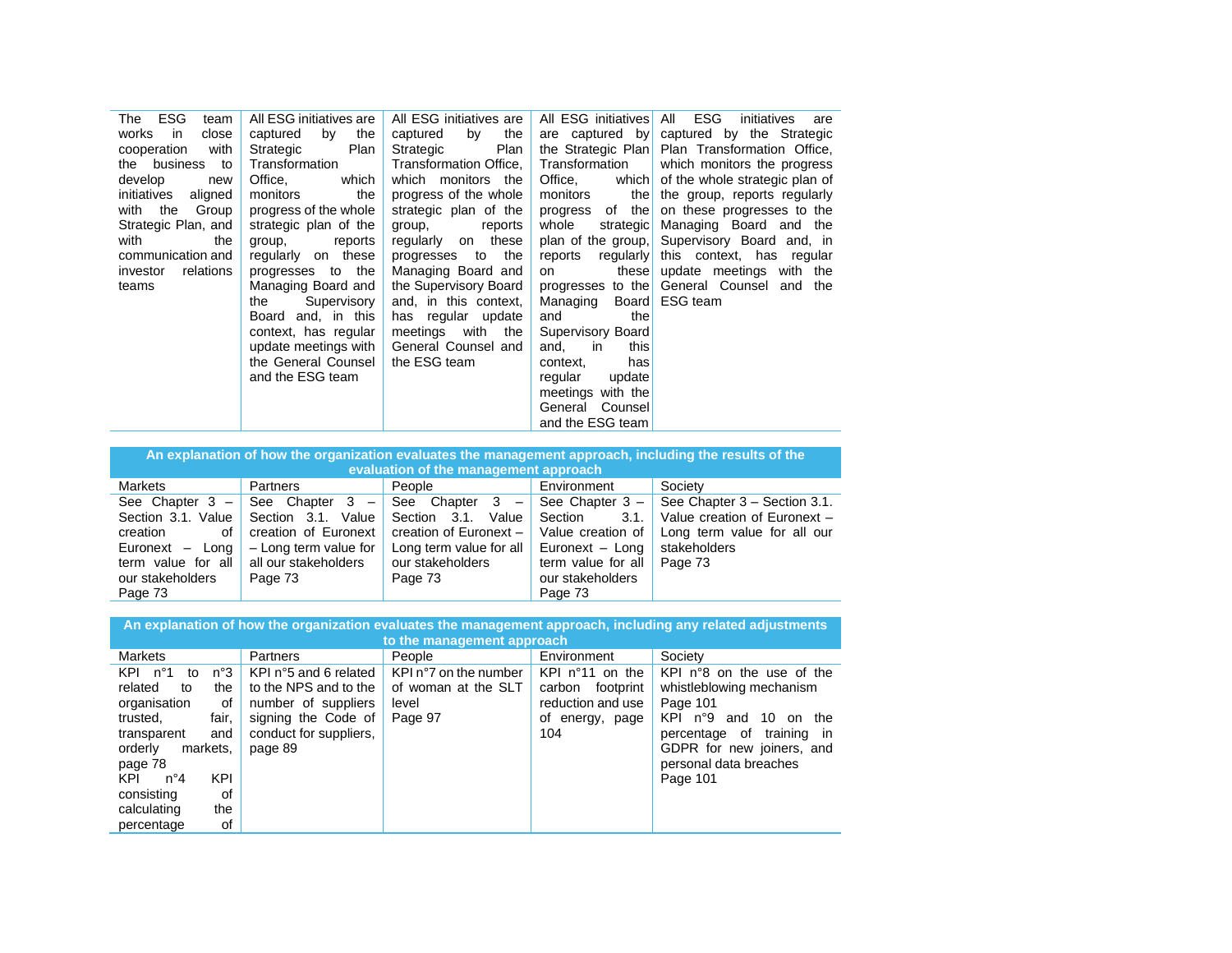| revenues attached<br>to ESG products<br>and<br>services<br>offered by Euronext<br>compared to its<br>overall revenues<br>Page 81 |  |  |
|----------------------------------------------------------------------------------------------------------------------------------|--|--|
|----------------------------------------------------------------------------------------------------------------------------------|--|--|

# **Topic Specific disclosures**

#### **Our markets**

| $201 - 1$ | Direct economic value generated and |                                        | a. Direct economic value generated a. b. Chapter 8 - Financial statements |
|-----------|-------------------------------------|----------------------------------------|---------------------------------------------------------------------------|
|           | distributed                         | and distributed (EVG&D) on an Page 217 |                                                                           |
|           |                                     | accruals basis, including the basic    |                                                                           |
|           |                                     | components for the organization's      |                                                                           |
|           |                                     | global operations as listed below. If  |                                                                           |
|           |                                     | data are presented on a cash basis,    |                                                                           |
|           |                                     | report the justification for this      |                                                                           |
|           |                                     | decision in addition to reporting the  |                                                                           |
|           |                                     | following basic components:            |                                                                           |
|           |                                     | i. Direct economic value generated:    |                                                                           |
|           |                                     | revenues:                              |                                                                           |
|           |                                     | ii. Economic value distributed:        |                                                                           |
|           |                                     | operating costs, employee wages        |                                                                           |
|           |                                     | and benefits, payments to providers    |                                                                           |
|           |                                     | of capital, payments to government     |                                                                           |
|           |                                     | by country, and community              |                                                                           |
|           |                                     | investments;                           |                                                                           |
|           |                                     | iii. Economic value retained: 'direct  |                                                                           |
|           |                                     | economic value generated' less         |                                                                           |
|           |                                     | 'economic value distributed'.          |                                                                           |
|           |                                     | b. Where significant, report EVG&D     |                                                                           |
|           |                                     | separately at country, regional, or    |                                                                           |
|           |                                     | market levels, and the criteria used   |                                                                           |
|           |                                     | for defining significance.             |                                                                           |

#### **Our Partners**

| Chapter 3 - Section 3.4.2. Our Partners – 3.4.2.2 Maintain an Ongoing<br>$414 - 1$<br>New suppliers that were screened a. Percentage of new suppliers that<br>Dialogue with Multi-Stakeholder Partnerships - Suppliers and Subcontractors<br>were screened using social criteria<br>using social criteria<br>Ethical Supply Chain<br>Page 89 |  |
|----------------------------------------------------------------------------------------------------------------------------------------------------------------------------------------------------------------------------------------------------------------------------------------------------------------------------------------------|--|
|----------------------------------------------------------------------------------------------------------------------------------------------------------------------------------------------------------------------------------------------------------------------------------------------------------------------------------------------|--|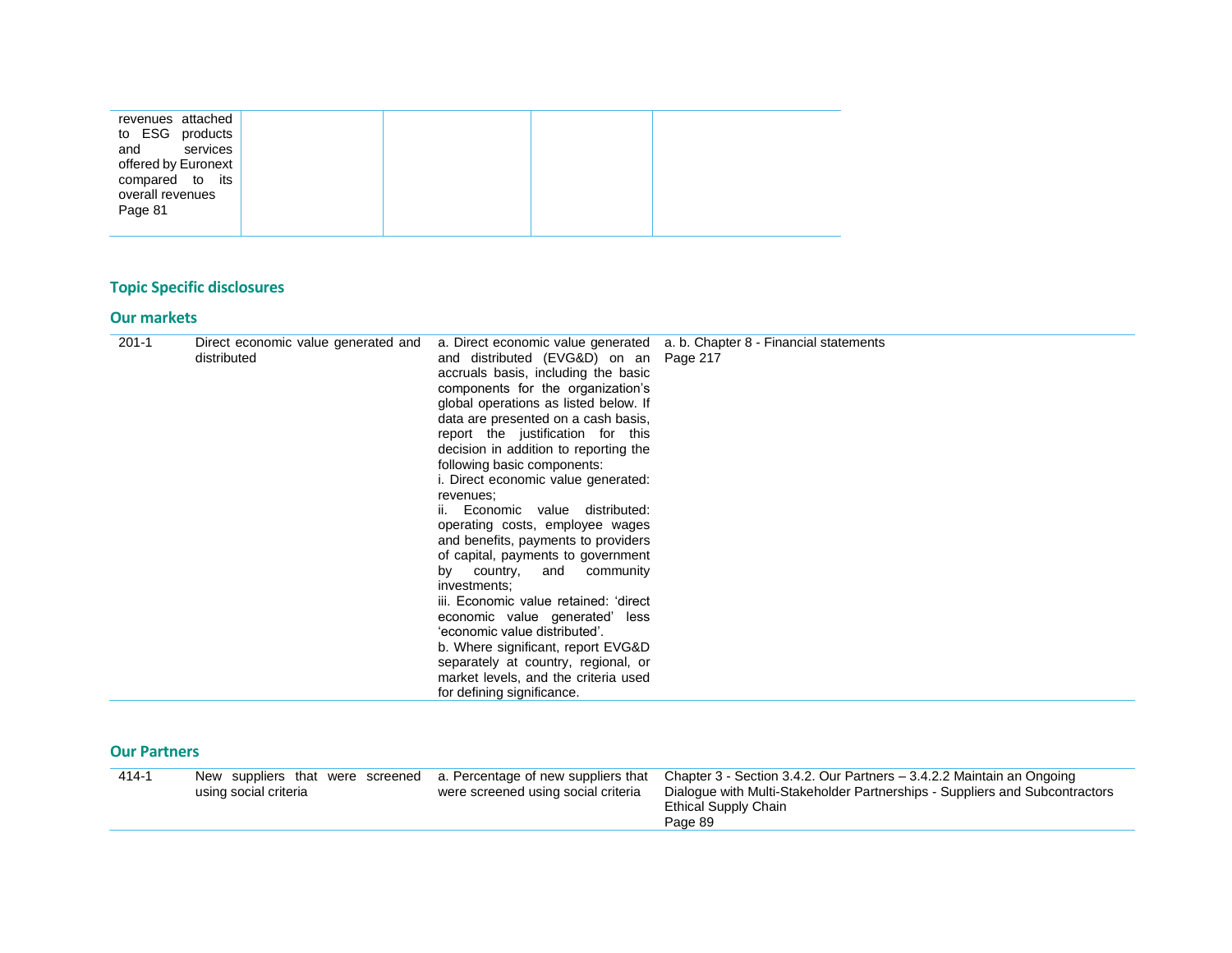## **Our People**

| 404-1 | Average hours of training per year per<br>employee | a. Average hours of training that the<br>organization's employees have<br>undertaken during the reporting<br>period, by:<br>i. gender;<br>ii. employee category                                                                                                                                                                                                                                                                                                                                                                                                                                                                                        | Chapter 3, Section 3.6.3. Our People – Fostering learning & development<br>Page 96                               |
|-------|----------------------------------------------------|--------------------------------------------------------------------------------------------------------------------------------------------------------------------------------------------------------------------------------------------------------------------------------------------------------------------------------------------------------------------------------------------------------------------------------------------------------------------------------------------------------------------------------------------------------------------------------------------------------------------------------------------------------|------------------------------------------------------------------------------------------------------------------|
| 405-1 | Diversity of<br>governance<br>employees            | bodies an a. Percentage of individuals within<br>organization's governance<br>the<br>bodies in each of the following<br>diversity categories:<br>i. Gender:<br>ii. Age group: under 30 years old, 30-<br>50 years old, over 50 years old;<br>iii. Other indicators of diversity where<br>relevant (such as minority or<br>vulnerable groups).<br>b. Percentage of employees per<br>employee category in each of the<br>following diversity categories:<br>i. Gender:<br>ii. Age group: under 30 years old, 30-<br>50 years old, over 50 years old;<br>iii. Other indicators of diversity where<br>relevant (such as minority or<br>vulnerable groups). | a. b. Chapter 3, Section 3.6.3. Our People – Furthering Euronext's commitment<br>to enhance diversity<br>Page 97 |

#### **Our Environment**

| $302 - 1$ | consumption<br>Energy | within<br>the | The reporting organization shall                                      |                                                                                              |
|-----------|-----------------------|---------------|-----------------------------------------------------------------------|----------------------------------------------------------------------------------------------|
|           | organization          |               | report the following information:                                     |                                                                                              |
|           |                       |               |                                                                       | a. Total fuel consumption within the a. Fuel/Oil (for buildings and vehicles): 62 495 liters |
|           |                       |               | organization from non-renewable                                       |                                                                                              |
|           |                       |               | sources, in joules or multiples, and                                  |                                                                                              |
|           |                       |               | including fuel types used.                                            |                                                                                              |
|           |                       |               | c. In joules, watt-hours or multiples, c. Electricity: 22.021.226 kWh |                                                                                              |
|           |                       |               | the total:                                                            |                                                                                              |
|           |                       |               | <i>i.</i> electricity consumption                                     |                                                                                              |
|           |                       |               | e. Total energy consumption within e. Gas: 970 627 kWh                |                                                                                              |
|           |                       |               |                                                                       |                                                                                              |
|           |                       |               | the organization, in joules or                                        |                                                                                              |
|           |                       |               | multiples.                                                            |                                                                                              |
|           |                       |               |                                                                       |                                                                                              |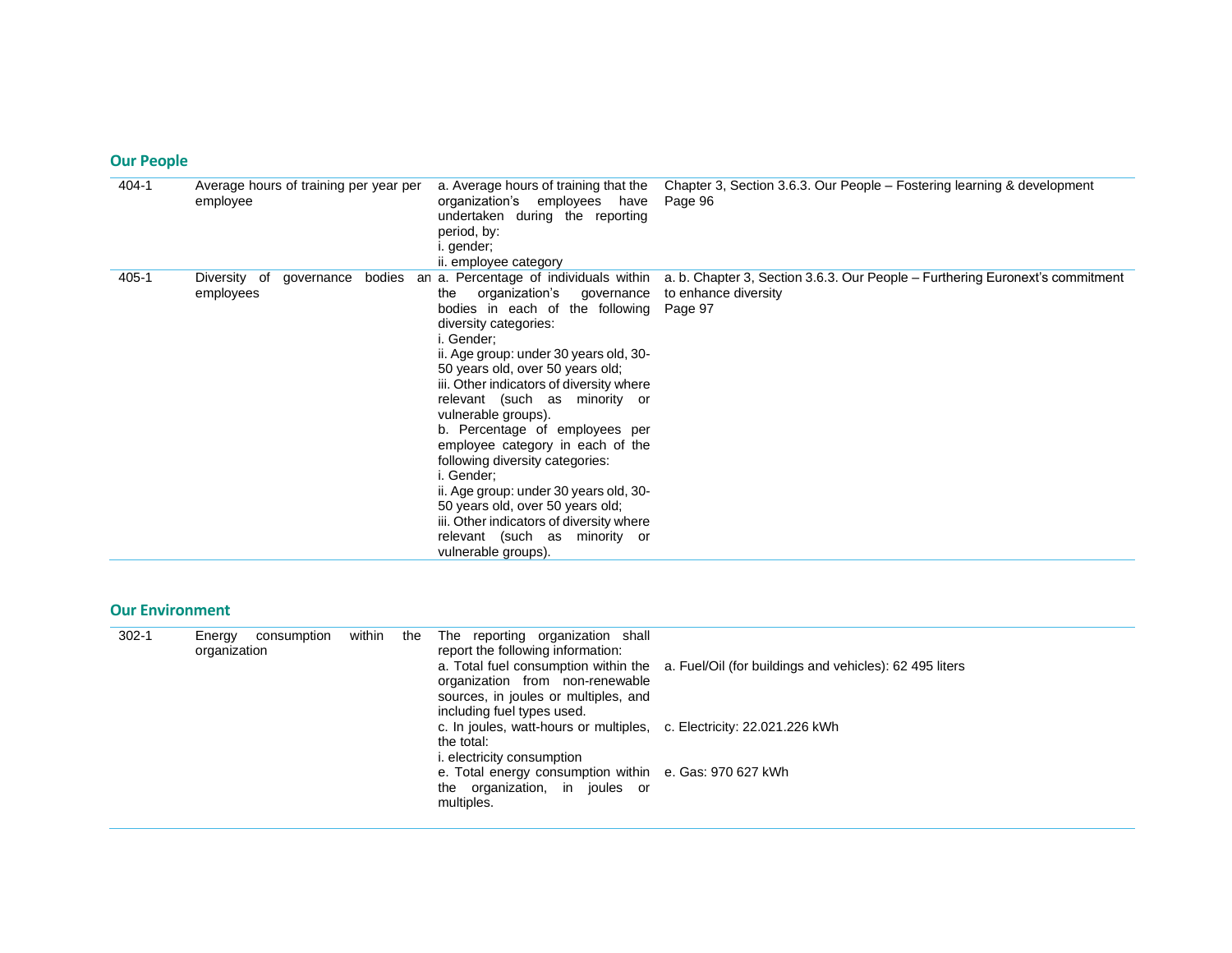|           |                                                      | Standards,<br>f.<br>assumptions, and/or calculation<br>tools used.                                                                                                                                                                                                                                                                                                                                                                                                                                                                                                                                                                      | methodologies, f. Euronext's carbon footprint is estimated with the Bilan Carbone methodology.<br>The Bilan Carbone is the reference carbon inventory methodology in France,<br>which is compliant with ISO 14064; GHG Protocol and Directive<br>No.2003/87/EU |
|-----------|------------------------------------------------------|-----------------------------------------------------------------------------------------------------------------------------------------------------------------------------------------------------------------------------------------------------------------------------------------------------------------------------------------------------------------------------------------------------------------------------------------------------------------------------------------------------------------------------------------------------------------------------------------------------------------------------------------|----------------------------------------------------------------------------------------------------------------------------------------------------------------------------------------------------------------------------------------------------------------|
| $303 - 5$ | Water consumption                                    | a. Total water consumption from all a. 19,082 megaliters<br>areas in megaliters.                                                                                                                                                                                                                                                                                                                                                                                                                                                                                                                                                        |                                                                                                                                                                                                                                                                |
| $305-1$   | Direct (Scope 1) GHG emissions                       | equivalent.<br>b. Gases included in the calculation:<br>whether CO2, CH4, N2O, HFCs,<br>PFCs, SF6, NF3, or all.<br>c. Biogenic CO2 emissions in metric<br>tons of CO2 equivalent.<br>d. Base year for the calculation, if<br>applicable, including:<br>i. the rationale for choosing it;<br>ii. emissions in the base year;<br>iii. the context for any significant<br>changes in emissions that triggered<br>recalculations<br>of base<br>year<br>emissions.<br>e. Source of the emission factors<br>and the global warming potential<br>(GWP) rates used, or a reference to<br>the GWP source.                                        | a. Gross direct (Scope 1) GHG a. d. and e. Chapter 3 - Section 3.6.5. Our Environment<br>emissions in metric tons of CO2 Calculation of Euronext's carbon footprint<br>Page 104                                                                                |
| $305 - 2$ | Energy indirect (scope 2)<br><b>GHG</b><br>emissions | a. Gross location-based energy<br>indirect (Scope 2) GHG emissions in<br>metric tons of CO2 equivalent.<br>b. If applicable, gross market-based<br>energy indirect (Scope 2) GHG<br>emissions in metric tons of CO2<br>equivalent.<br>c. If available, the gases included in<br>the calculation; whether CO2, CH4,<br>N2O, HFCs, PFCs, SF6, NF3, or all.<br>d. Base year for the calculation, if<br>applicable, including:<br>i. the rationale for choosing it;<br>ii. emissions in the base year;<br>iii. the context for any significant<br>changes in emissions that triggered<br>recalculations<br>of<br>base<br>year<br>emissions. | a. d. and e. Chapter 3 - Section 3.6.5. Our Environment<br>Calculation of Euronext's carbon footprint<br>Page 104                                                                                                                                              |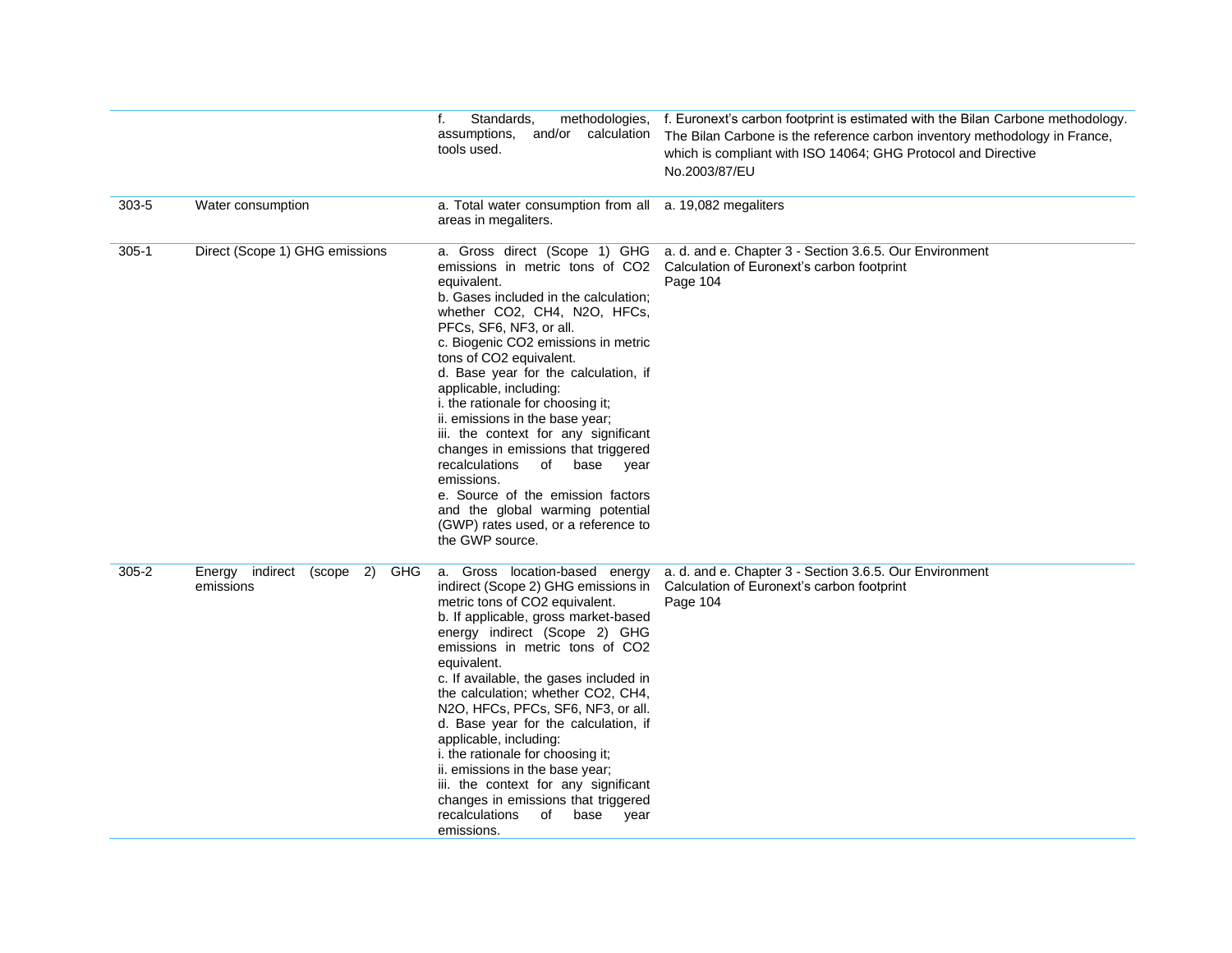|           |                                    | e. Source of the emission factors<br>and the global warming potential<br>(GWP) rates used, or a reference to<br>the GWP source.<br>f. Consolidation approach for<br>emissions; whether equity share,<br>financial control, or operational<br>control.<br>Standards,<br>methodologies,<br>g.<br>assumptions, and/or calculation<br>tools used.                                                                                                                                                                                                                                                                                                                                                                                                                                                                                                                                              |                                                                                                                   |
|-----------|------------------------------------|--------------------------------------------------------------------------------------------------------------------------------------------------------------------------------------------------------------------------------------------------------------------------------------------------------------------------------------------------------------------------------------------------------------------------------------------------------------------------------------------------------------------------------------------------------------------------------------------------------------------------------------------------------------------------------------------------------------------------------------------------------------------------------------------------------------------------------------------------------------------------------------------|-------------------------------------------------------------------------------------------------------------------|
| $305 - 3$ | Other indirect (scope 3) emissions | Gross other indirect (Scope 3) GHG<br>emissions in metric tons of CO2<br>equivalent.<br>b. If available, the gases included in<br>the calculation; whether CO2, CH4,<br>N2O, HFCs, PFCs, SF6, NF3, or all.<br>c. Biogenic CO2 emissions in metric<br>tons of CO2 equivalent.<br>d. Other indirect (Scope 3) GHG<br>emissions categories and activities<br>included in the calculation.<br>e. Base year for the calculation, if<br>applicable, including:<br>i. the rationale for choosing it;<br>ii. emissions in the base year;<br>iii. the context for any significant<br>changes in emissions that triggered<br>recalculations of<br>base year<br>emissions.<br>f. Source of the emission factors and<br>the global warming potential (GWP)<br>rates used, or a reference to the<br>GWP source.<br>Standards,<br>methodologies,<br>g.<br>assumptions, and/or calculation<br>tools used. | a. d. and e. Chapter 3 - Section 3.6.5. Our Environment<br>Calculation of Euronext's carbon footprint<br>Page 104 |
| $305 - 5$ | Reduction of GHG emission          | a. GHG emissions reduced as a<br>direct result of reduction initiatives,<br>in metric tons of CO2 equivalent.<br>b. Gases included in the calculation;<br>whether CO2, CH4, N2O, HFCs,<br>PFCs, SF6, NF3, or all.<br>c. Base year or baseline, including<br>the rationale for choosing it.<br>d. Scopes in which reductions took<br>place; whether direct (Scope 1),                                                                                                                                                                                                                                                                                                                                                                                                                                                                                                                       | a. Chapter 3 - Section 3.6.5. Our Environment<br>Reducing the group's impact<br>Page 104                          |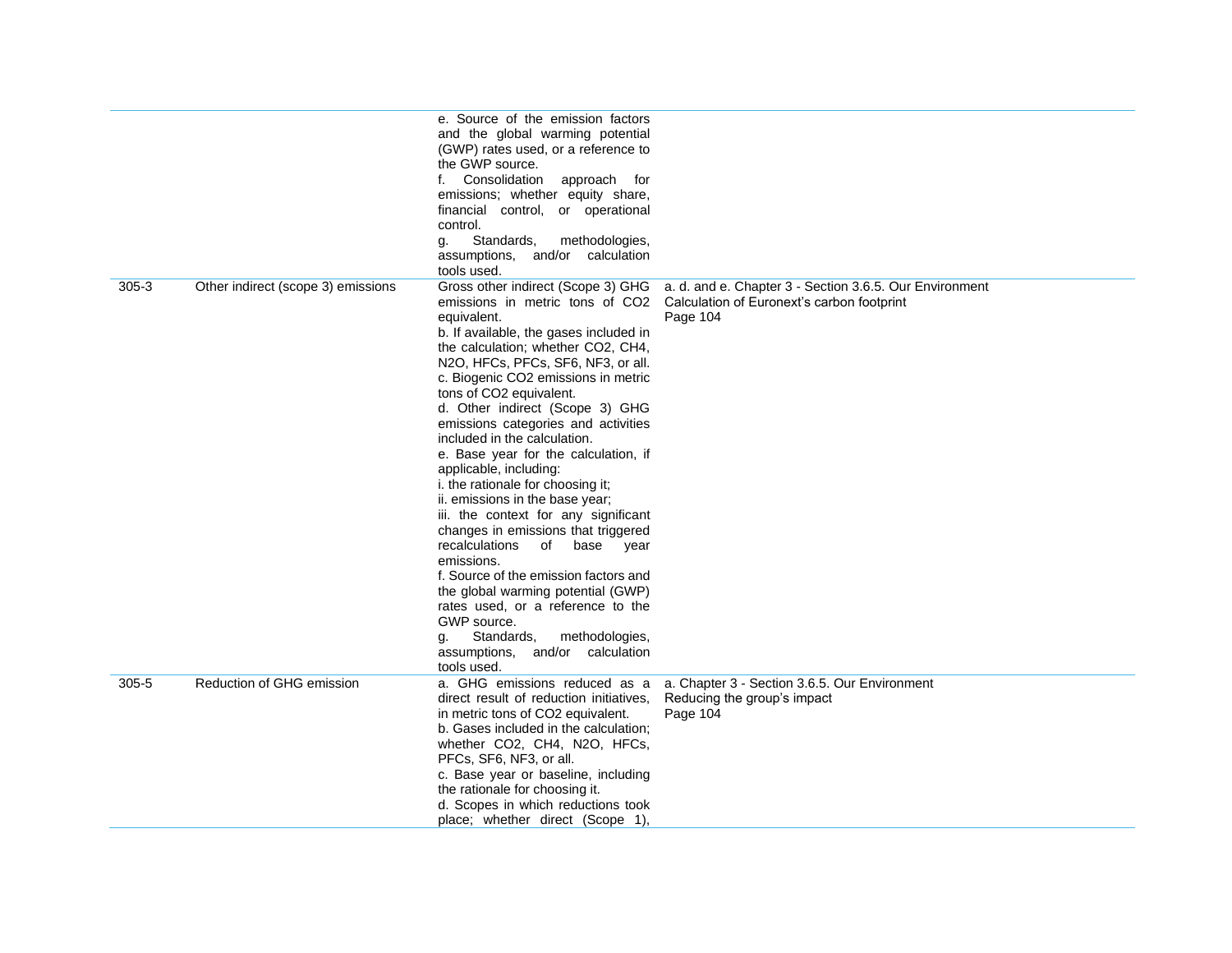|             |                           | energy indirect (Scope 2), and/or |  |
|-------------|---------------------------|-----------------------------------|--|
|             | other indirect (Scope 3). |                                   |  |
|             |                           | e. Standards, methodologies,      |  |
|             |                           | assumptions, and/or calculation   |  |
| tools used. |                           |                                   |  |

| <b>Our Society</b> |
|--------------------|
|--------------------|

| $205 - 1$ | Operations assessed for risks related<br>to corruption                                  | a. Total number and percentage of<br>operations assessed for risks related<br>to corruption.<br>b. Significant risks related to<br>corruption identified through the risk<br>assessment                                                                                                                                                                                                                                                                                                                                                                                                                                                                                                                                                                                                                                                                                                                               | a. b.<br>Chapter 2 - Section 2.3. Control framework describing the Euronext risk<br>management process<br>Chapter 3 – Section 3.4.4. Our Society - Euronext's process includes an<br>internal audit department, supported by external firms, when necessary, to<br>audit specific items, providing an independent and objective assurance on the<br>organisation's governance, risk management and internal control. In 2021, 50<br>assignments on various domains, including information technology, business<br>entities and support functions, have been conducted - Page 100 |
|-----------|-----------------------------------------------------------------------------------------|-----------------------------------------------------------------------------------------------------------------------------------------------------------------------------------------------------------------------------------------------------------------------------------------------------------------------------------------------------------------------------------------------------------------------------------------------------------------------------------------------------------------------------------------------------------------------------------------------------------------------------------------------------------------------------------------------------------------------------------------------------------------------------------------------------------------------------------------------------------------------------------------------------------------------|----------------------------------------------------------------------------------------------------------------------------------------------------------------------------------------------------------------------------------------------------------------------------------------------------------------------------------------------------------------------------------------------------------------------------------------------------------------------------------------------------------------------------------------------------------------------------------|
| $205 - 2$ | Communication<br>and training about<br>anti-corruption<br>policies<br>and<br>procedures | The reporting organization shall<br>report the following information:<br>a. Total number and percentage of<br>governance body members that the<br>organization's anti-corruption<br>policies and procedures have been<br>communicated to, broken down by<br>region.<br>b. Total number and percentage of<br>employees that the organization's<br>anti-corruption policies and<br>procedures have been<br>communicated to, broken down by<br>employee category and region.<br>c. Total number and percentage of<br>business partners that the<br>organization's anti-corruption<br>policies and procedures have been<br>communicated to, broken down by<br>type of business partner and region.<br>Describe if the organization's anti-<br>corruption policies and procedures<br>have been communicated to any<br>other persons or organizations.<br>d. Total number and percentage of<br>governance body members that | a. to e.<br>Chapter 3 - Section 3.4.4. Our Society - Whistleblowing programme - Page<br>100<br>Chapter 3 - Section 3.4.4. Our Society - Data Protection - Page 101                                                                                                                                                                                                                                                                                                                                                                                                               |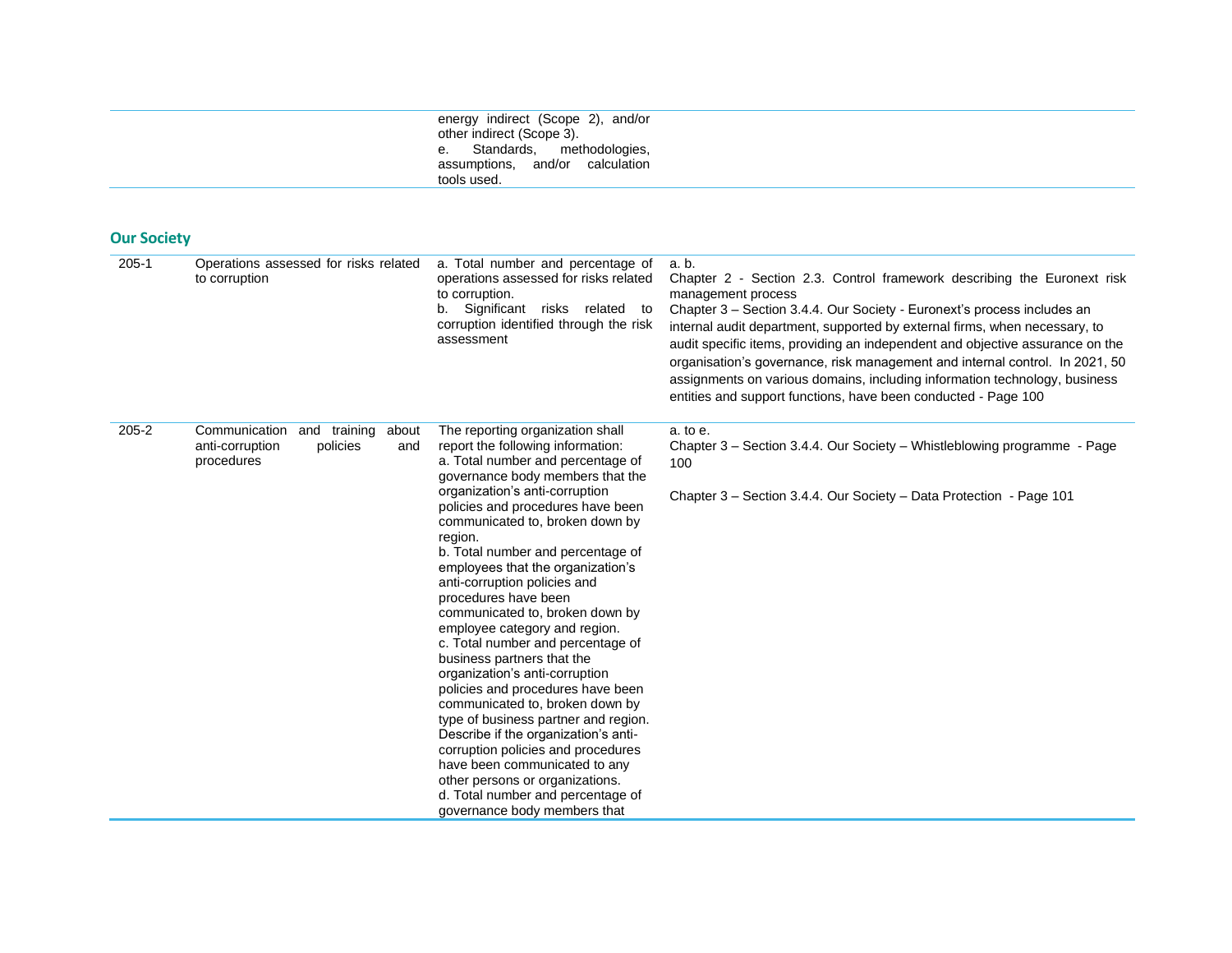|         |                                                                                                    | have received training on anti-<br>corruption, broken down by region.<br>e. Total number and percentage of<br>employees that have received<br>training on anti-corruption, broken<br>down by employee category and<br>region.                                                                                                                                                                                                                                                       |                                                                                                                                                                                                                                                                                                |
|---------|----------------------------------------------------------------------------------------------------|-------------------------------------------------------------------------------------------------------------------------------------------------------------------------------------------------------------------------------------------------------------------------------------------------------------------------------------------------------------------------------------------------------------------------------------------------------------------------------------|------------------------------------------------------------------------------------------------------------------------------------------------------------------------------------------------------------------------------------------------------------------------------------------------|
| $205-3$ | Confirmed incidents of corruption and<br>actions taken                                             | The reporting organization shall<br>report the following information:<br>a. Total number and nature of<br>confirmed incidents of corruption.<br>b. Total number of confirmed<br>incidents in which employees were<br>disciplined<br>dismissed<br>or<br>for<br>corruption.                                                                                                                                                                                                           | a. b. Chapter 3 - Section 3.4.4. Our Society - Whistleblowing programme -<br>There has been two whistleblower reports received in 2021 that have been<br>handled in accordance with the applicable policy and procedure, and have<br>been reported to the Company's Audit Committee - Page 100 |
|         |                                                                                                    | d. Public legal cases regarding<br>corruption brought against the<br>organization or its employees during<br>the reporting period and the<br>outcomes of such cases.                                                                                                                                                                                                                                                                                                                | d. No public legal case regarding corruption has been identified in 2021.                                                                                                                                                                                                                      |
| $206-1$ | actions<br>for<br>Legal<br>behavior,<br>anti-trust,<br>and<br>practices                            | anti-competitiv The reporting organization shall<br>monopo report the following information:<br>a. Number of legal actions pending<br>or completed during the reporting<br>period regarding anti-competitive<br>behavior and violations of anti-trust<br>and monopoly legislation in which<br>the organization has been identified<br>as a participant.<br>b. Main outcomes of completed legal<br>actions, including any decisions or<br>judgments                                  | a. b. No legal actions pending or completed regarding anti-competitive<br>behavior and violations of anti-trust and monopoly legislation                                                                                                                                                       |
| 418-1   | Substantiated complaints concerning<br>breaches of customer<br>privacy and losses of customer data | a. Total number of substantiated<br>complaints received concerning<br>breaches of customer privacy,<br>categorized by:<br>i. complaints received from outside<br>parties and substantiated by the<br>organization;<br>ii. complaints from regulatory bodies.<br>b. Total number of identified leaks.<br>thefts, or losses of customer data.<br>c. If the organization has not<br>identified<br>substantiated<br>any<br>complaints, a brief statement of this<br>fact is sufficient. | a. Chapter 3 - Section 3.4.4. Our society - Data protection<br>Page 101                                                                                                                                                                                                                        |